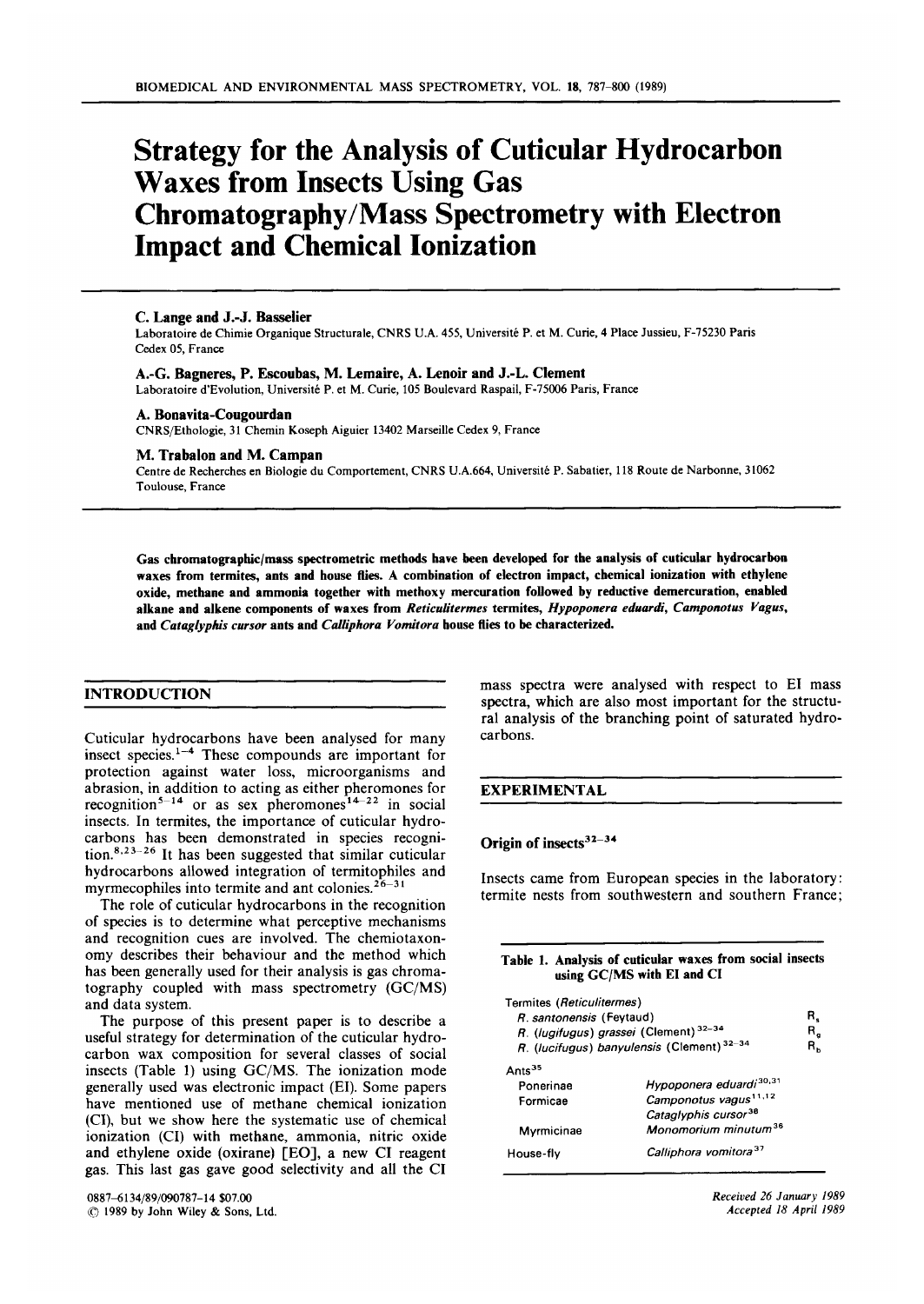ant nests from southwestern and southern France ; and Dipteres from the Toulouse area of France.

# **Extraction of insects and GC**

We extracted from 60 to 600 samples of cuticular hydrocarbons by immersing each worker, previously killed by freezing, in 3 ml of pentane for 3 min. The samples were dried under pure nitrogen.

The soiid part was analysed first by GC using a Delsi 300 gas chromatograph equipped with a flame ionization detector (FID), with a CPSIL-5 (WCOT) capillary column (25 m, 0.22 mm internal diameter, phase thickness  $0.13 \mu m$ ) (Chrompack, The Netherlands) and a Unica-10 integrator. Al1 GC analyses used temperature programming from  $140^{\circ}$ C to  $320^{\circ}$ C at  $1^{\circ}$ C min<sup>-1</sup>. Retention times were compared to those of alkane standards which were coinjected. Injector and detector temperatures were respectively 260 "C and 325 "C.

Thin layer chromatography (TLC). TLC was used to separate unsaturated cuticular hydrocarbons from extracts;<sup>39,40</sup> 10% silver nitrate silica gel TLC plates were developed in benzene  $(8\%)$ -hexane  $(92\%)$  and scraped into vials, followed by addition of 50  $\mu$ l of pentane.

Methoxy-mercuration-demercuration. This was performed using Plattner's method. $41-43$ 

**GC/MS.** Analyses were performed on a Nermag R10-10C quadrupole mass spectrometer coupled with a Girdel 32 gas chromatograph equipped with a CPSIL-5 (WCOT) capillary column (25 m, 0.22 mm internal diameter, phase thickness  $0.13 \mu m$ . Injector and detector temperatures were 260 and 325 "C) (Chrompack, The Netherlands) and coupled with a SIDAR-8 data system. **E1** mas spectra were recorded at **E1** conditions 70 eV with an ion source temperature of 150 °C. Mass spectra under CI conditions were recorded according to the following process :

(i) Primary ionization of methane or ammonia reagent gas, at an indicated source pressure of  $\approx 0.05$ torr, was accompiished with a primary beam of highenergy (100 eV) electrons emitted from a heated rhenium filament. Ion source temperature was fixed at 150 °C. Ion source conditions (repeller, focus and drawout plate voltages) were optimized.

(ii) For ethylene oxide  $[EO]$  CI, the following experimental conditions were selected, after optimization : 100 eV, extractor voitage 6 V, **E0** pressure 0.03 torr (measured with Nermag vacuum gauge), source temperature 150°C. The nature of the plasma has been described elsewhere.<sup>45,46</sup> The protonic affinity of ethylene oxide<sup>53,54</sup> is 792.6 kJ mol<sup>-</sup>

**Reagents.** Methane and ammonia were obtained from Air Liquide (N-43, and ethylene oxide from Matheson Gas Products (99.9% pure). Solvents or chemicals were purchased : methanoi (Merck), pentane (RP, normapur), 9-(Z)-tricosene, mercury acetate and sodium borohydride (Jansen Chemica).

# **RESULTS AND DISCUSSION**

## **Termites of the genus** *Reticulitermes*

Cuticular waxes of worker termites of some different coionies (see Tabie 1) were extracted by pentane dipping 1000 of them for 3 min. Chromatographic analysis of the cuticular extracts of the termites were made using a WCOT capillary apolar column, The three chromatograms for a colony of each species  $R_s$ ,  $R_g$  and  $R_b$  are presented in Fig. 1. Extraction using a polar solvent such as dichloromethane, which was analysed after the extraction with an apoiar soivent, did not give any peak on GC analysis. Quantitative analysis showed that the cuticular hydrocarbons of workers were only 0.001- 0.004% of the biomass of the termites. These proportions have been obtained by GC with an internal reference, n-heneicosane.



**Figure 1. Gas chrornatograrns of cuticular hydrocarbons of terrnites** in **the genus** *Reticditermes* **(WCOT apolar** colurnn **CP-Sil-5, 25** rn, **15G32O"C at 5°C** rnin-': **(a)** *R. santonensis;* **(b)** *R. grassei* ; *R. ban yulensis.*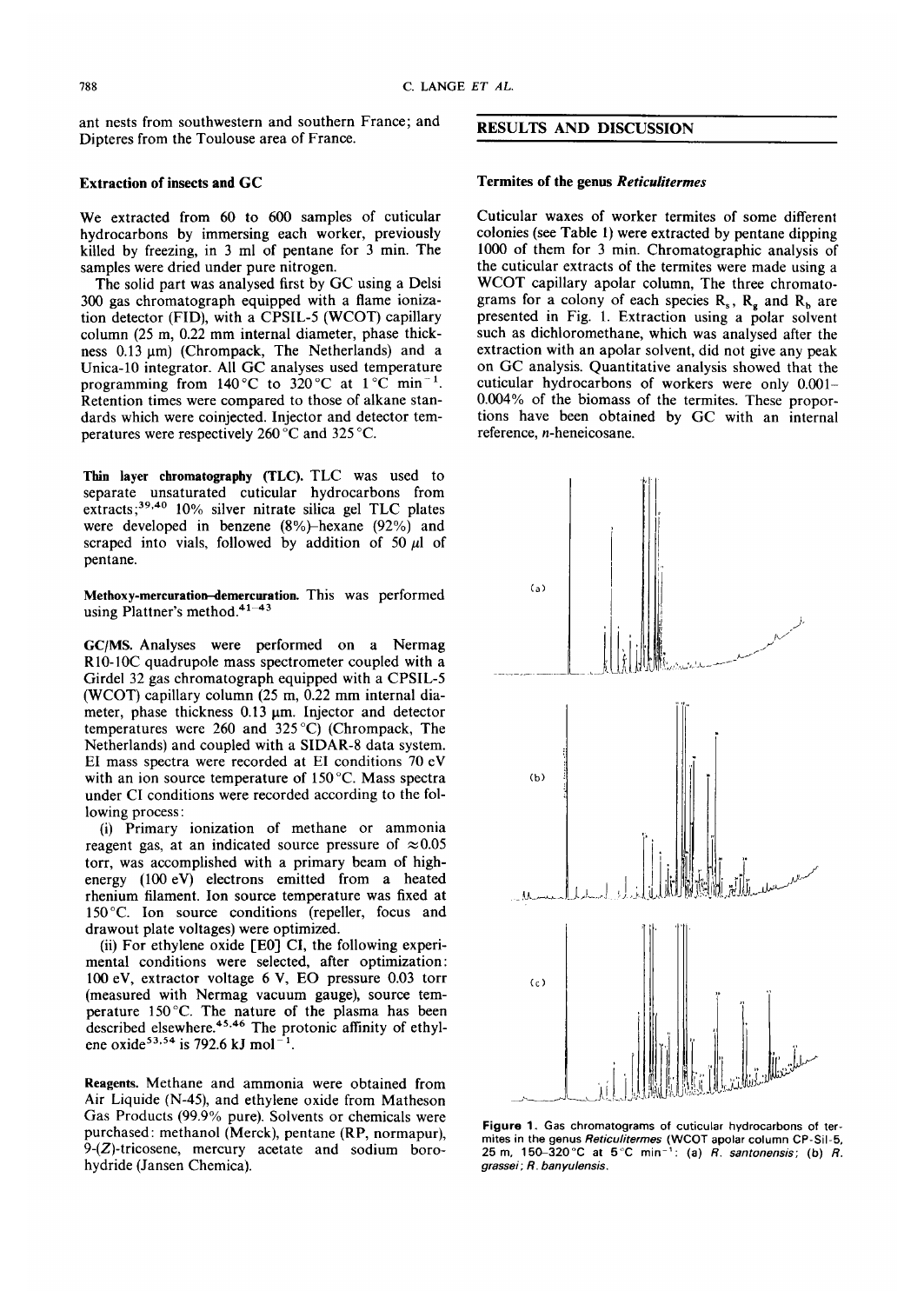GC/MS analyses of pentane extracts were made using different ionization modes: EI, methane CI and ethylene oxide CI, which is a new CI reagent gas. $45,46$ 

**Alkanes.** Mass spectra of monomethylalkanes and dimethylalkanes are shown in the Figs 2 and **3,** respectively. With methane  $CI^{55}$   $[M - H]^{+}$  ions as base peak were shown in the two classes of branched compounds<sup>56-61</sup> as well as for *n*-alkanes. Alkyl fragment ions were weak for every class of alkanes. In addition, for mono- and dimethylalkanes, methane CI produced important fragment ions characteristic of the branching point. Ethylene oxide **CI** produced similar information (Fig. 2, Table *2),* but the fragment ions characteristic of the branching point were more abundant than those obtained with methane<sup>61</sup> or nitric oxide<sup>44,62,63</sup> CI. Thus ethylene oxide CI will produce easy structural interpretation for this class of compound. However, differentiation between monomethyl- and dimethylalkanes was made using EI. Scammells<sup>64</sup> has demonstrated that E1 of branched chain alkanes gives an even-electron fragment ion  $F_i^+$  resulting from an  $\alpha$ -fission of the vicinal  $C-C$  bond and an odd-electron rearrangement ion  $R_i^+$  involving an hydrogen transfer process.

**We** noticed that the abundances of these ions were different according to the number of branching points remaining in the fragment ion: for monomethylalkanes, only one branching point was posible; the abundance of odd-electron ion **R:'** was greater than that of the even-electron ion  $F_1^+$ ; for dimethylalkanes,<sup>4,65,66</sup> two classes of fragmentation and rearrangement were possible: (i) when the charge remained on the external part of the hydrocarbon, only one branching point was



observed; then the abundance of  $R_1^+$  was greater than that of  $F_1^+$ ; (ii) when the charge remained on the internal part of the hydrocarbon, two branching points were observed ; the abundances were then inversed : the abundance of the even-electron fragment ion  $F_2$ <sup>+</sup> was greater than that of odd-electron rearrangement ion Ri'. *So* we will cal1 these ions *'diagnostic ions'.* 

These results are shown in the spectra of **9,13**  dimethylpentacosane (Fig. 3). These diagnostic ions were always observed in a reproducible way. It is the only method at present which allows distinction of monomethylalkanes from dimethylalkanes.

**Alkenes and Dienes.** Identification of unsaturated cuticular hydrocarbon **was** more complex because of the location of the double bonds, so we used several techniques. We described in a previous paper<sup>45,46</sup> the use of ethylene oxide CI for alkenes. Figure 4(b) shows the mas spectra of  $9-(Z)$ -tricosene in these conditions: an abundant protonated molecule was accompanied by  $[M + 43]$ <sup>+</sup> and  $[M + 57]$ <sup>+</sup> adduct ions which were considered valuable diagnostic ions for this class *of*  compounds (Table 3). They probably resulted from electrophilic additions of the  $\left[\overline{C}_2H_5O\right]^+$  ion and 57 solvated ions. These adduct ions were not observed in the

Table 2. Mass spectra under ethylene oxide (0.03 torr, 150 °C) of mono**methylalkanes. Alkyl fragment ions are weak** 

|                      | $[M-H]^+$ | Other ions                             |
|----------------------|-----------|----------------------------------------|
| 11-Methyltricosane   | 337 (100) | 168 (25), 169 (23), 196 (20), 197 (23) |
| 12-Methyltetracosane | 351 (100) | 168 (17), 169 (19), 210 (13), 211 (16) |
| 11-Methylpentacosane | 365 (100) | 168 (40), 169 (36), 224 (20), 225 (30) |
| 13-Methylpentacosane | 365 (100) | 196 (19), 197 (20)                     |
| 3-Methylpentacosane  | 365 (100) | 336 (10), 337 (38)                     |

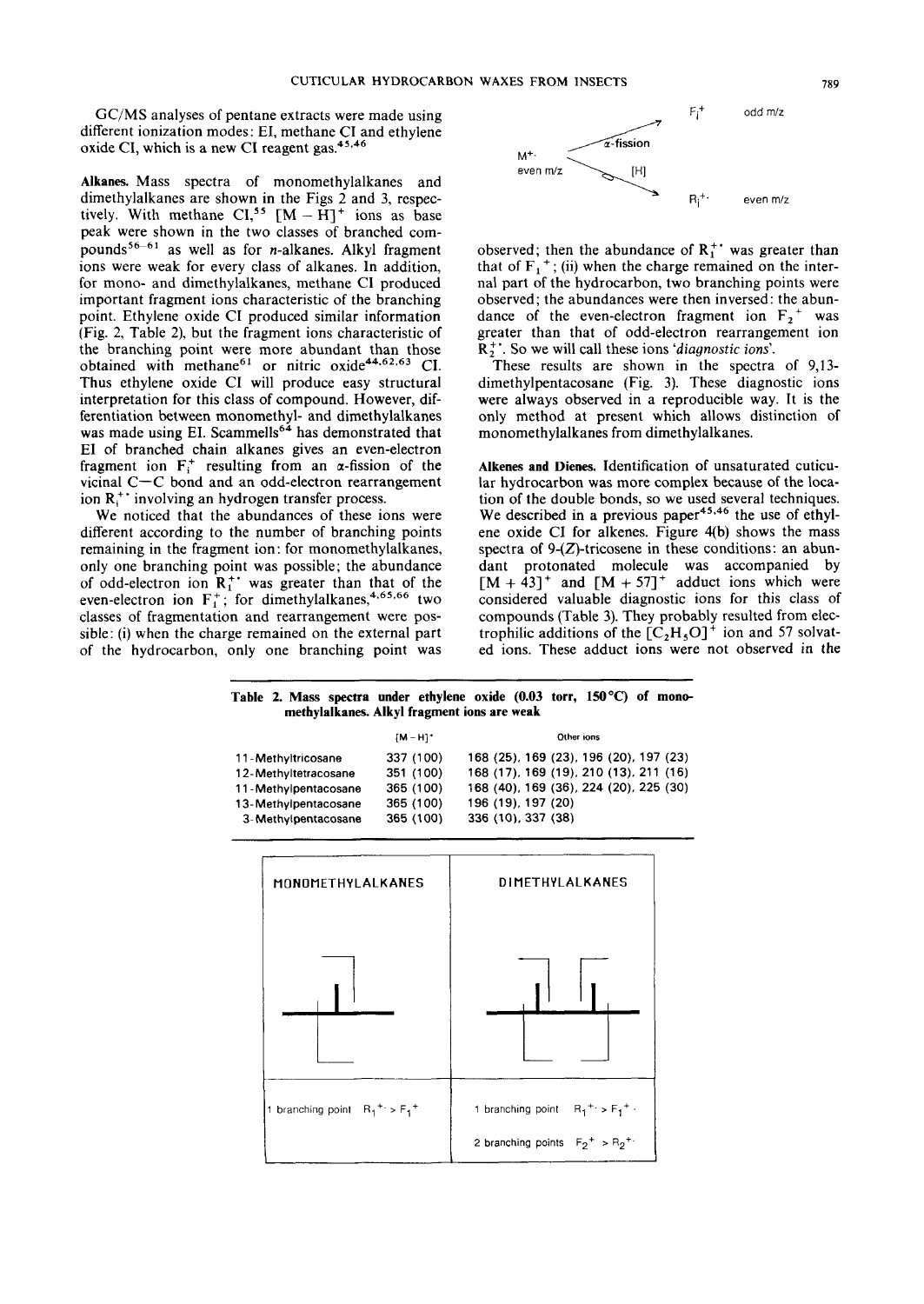

**Figure 2. Mass spectra of 11 -methyltricosane under (a) methane CI and (b) ethylene oxide CI conditions.** 



**Figure 3. Mass spectra of 9.1 3-dirnethyipentacosane under (a) El and (b) methane CI conditions.** 



**Figure 4. Mass spectra of g-(Z)-tricosene under (a) methane CI,** *(b)* **ethylene oxide CI (0.03 torr, 150°C) and (c) nitric oxide CI (0.045 torr, 180 "C) conditions.**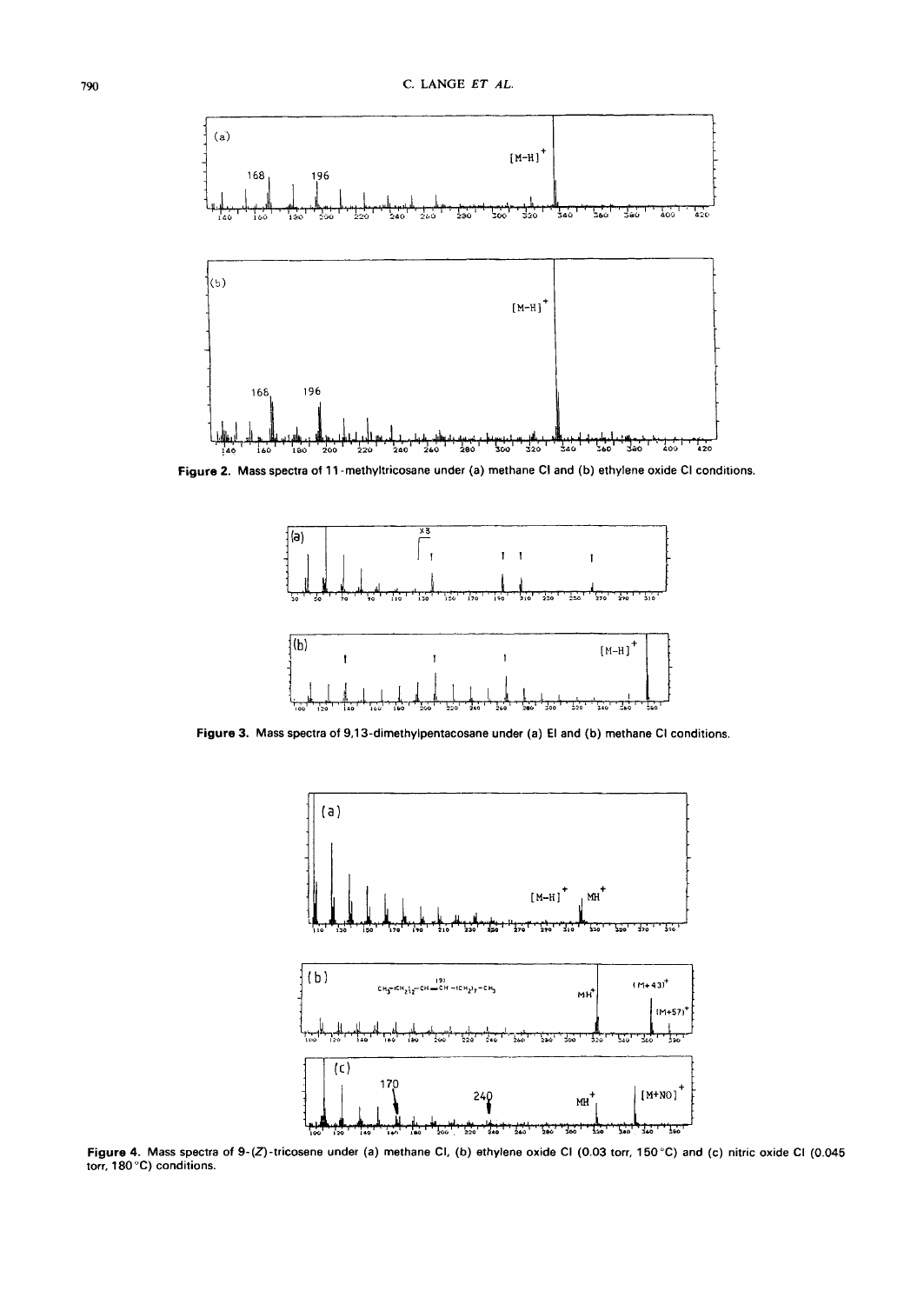

Figure 5. Mass spectra of 7,9-pentacosadiene under ethylene **oxide CI (0.03 torr, 150 "C) conditions.** 

ethylene oxide CI of aikanes. Ethylene oxide CI mass spectra were different from the methane CI spectra.<sup>67</sup> In ethyiene oxide CI the protonated molecuiar ion was the base peak, whereas the alkenyi fragment ions were minimized in these mass spectra compared to those of other gases (methane,<sup>67</sup> isobutane,<sup>68</sup> nitric oxide<sup>68-73</sup> (Fig. qc)). Conjugated diene ethylene oxide CI mass spectra (Fig. *5,* Table 3) showed weak fragment ions, an abundant protonated molecuie and [M + **431'** and  $[M + 57]^+$  adduct ions. The behaviour of 7,9-pentacosadiene was different from those of alkenes in that the  $[M + 43]$ <sup>+</sup> adduct ion was the base peak.

Ethyiene oxide CI thus appeared an effícient method for the detection and analysis of unsaturated iong-chain hydrocarbons. It was used in GC/MS using amounts of samples of  $\sim$ 1 ng. A notable feature of ethylene oxide CI is that aikenes give a more intense response than aikanes. The application of ethyiene oxide CI for analysis of the cuticular extracts from the termites *Reticulitermes santonensis* has been undertaken and Fig. 6 shows an excellent response for unsaturated hydrocarbons, with saturated hydrocarbons yielding oniy a very weak response. Such differences were not observed in CI with methane or nitric oxide. As already mentioned,68 ethyiene oxide CI did not provide a method for determining the location of double bonds in olefins when compared to nitric oxide<sup>69–74</sup> or methylvinyl ether. *75-80* 



Table 3. Mass spectra under ethylene oxide of alkenes and **dienes; alkenyl fragment ions are weak (0.03 torr, 150 "C)** 

|                                               | MH <sup>+</sup> | $[M + 43]$ <sup>+</sup> | $[M + 57]$ <sup>+</sup> | Other ions |
|-----------------------------------------------|-----------------|-------------------------|-------------------------|------------|
| 1-Eicosene                                    | 100             | 45                      | 10                      | а          |
| 9-Tricosene                                   | 100             | 45                      | 14                      | а          |
| 9-Pentacosene                                 | 100             | 38                      | 12                      | а          |
| 7,9-Pentacosadiene                            | 93              | 100                     | 30                      | 348 (75)   |
| <sup>a</sup> Alkenyl and alkyl fragment ions. |                 |                         |                         |            |

When we examined extracts using methane CI, very long chain alkanes  $(C \ge 23)$  were found. Using nitric oxide CI, the diagnostic ions found were very small in the 9- $(Z)$ -tricosene model (Fig. 4(c)). During GC/MS of natural extracts using nitric oxide CI, these diagnostic ions for higher aikenes became too weak to locate the double bonds, which contrasts with the literature.<sup>68,71,74</sup> So we proceeded to derivatization of unsaturated hydrocarbons using Plattner's method.<sup>41</sup> It consists of methoxy-mercuration followed by a reductive demercuration with sodium borohydride in methanol to give directiy a mixture of two isomeric monomethoxy derivatives.<sup>42,43</sup> The mass spectra using EI, methane CI, ammonia CI or ethyiene oxide CI modes showed a ciassical fragmentation involving the ether cleavage of the  $C-C$  bond. Figure 7 shows mass



**Figure 6. Monotograms (TIC) of cuticuiar hydrocarbons of termites** *(Reticuiitermes santonensis)* **under (a) methane CI (0.05 torr, 150°C) and (b) ethylene oxide/CI conditions (0.03 torr, 150°C).** 

**B**  *v*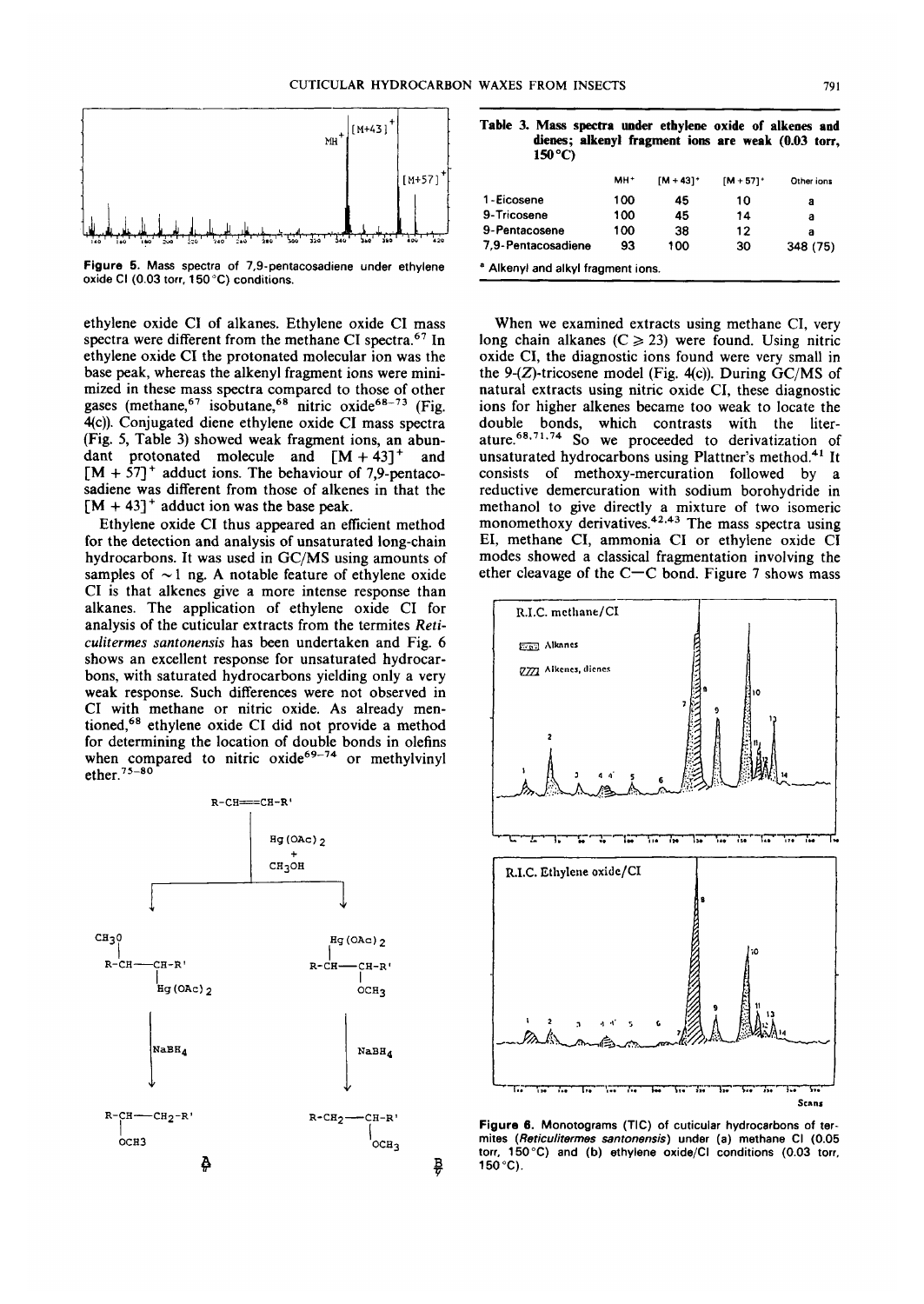

Figure 7. Mass spectra of the mixture of 9-methoxy- and 10-methoxytricosane under (a) El, (b) methane Cl, (c) ammonia Cl (0.1 torr, **150°C) and (d) ethylene oxide CI (0.03 torr, 150°C) conditions.** 

spectra of a mixture of 9-methoxy- and 10-methoxy-tricosene which came from derivatization of 9-(Z)-tricosene. Location of the double bond resulted from examination of the four diagnostic fragment ions 227/ 171, 241/157. The double bond was located between  $C_9$ and  $C_{10}$ . This technique was applied to the crude cuticular wax extracts. It was also performed on the unsaturated hydrocarbon fraction which was separated from the crude extracts by TLC (silica- $AgNO<sub>3</sub>$ -benzene). All the locations of double bonds were made in this way.

**Results for** *Reiicuütermes* **cuticular waxes.** Using these different techniques, we performed the analysis of the three species of *Reticulitermes* of which gas chromatograms are shown in Fig. 1. The identification of al1 compounds is shown in Table 4. This table presents  $[M - H]$ <sup>+</sup> ions for alkanes and protonated molecules for alkenes under CI conditions, and diagnostic ions under E1 conditions. The principal classes of compounds were found to be linear alkanes, mono- and dimethylalkanes and alkenes. Their nature and their ratio fluctuated according to the genus and the species.

# **Cuticular waxes of ants**

Cuticular waxes of ants of different genera (see Table 1) were extracted by pentane dipping 1000 of them during 3 min. GC analysis of the crude cuticular extracts was made on a WCOT apolar column. GC/MS analysis was performed using the same process previously described **for** termites.

Ponerinae ants: *Hypoponera eduardi*. The gaschromatogram is shown in Fig. 8. Mass spectra of the constituents of the crude extract were obtained using GC/MS analysis under E1 and methane CI conditions. Table *5* explains the composition resulting from the latter analysis. Only saturated hydrocarbons were found. Beside linear alkanes, the analysis showed a great number of monomethylalkanes and fewer dimethylalkanes.

**Formicae ants.** Two species of this group have been examined : *Camponotus vagus* and *Cataglyphis cursor.*  They were differentiated with regard to unsaturated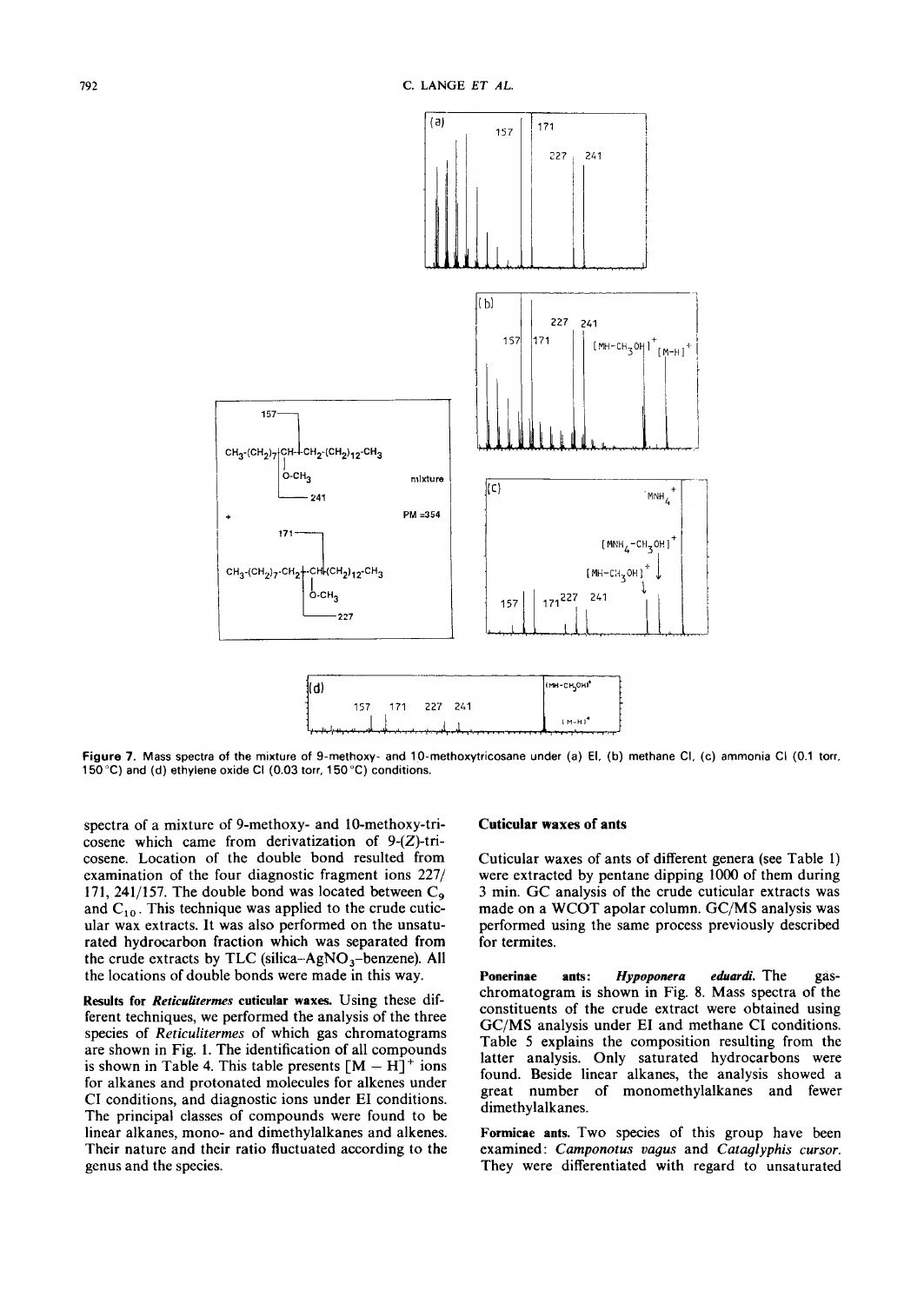| Table 4. Identification of cuticular hydrocarbons from Reticulitermes termites |  |  |
|--------------------------------------------------------------------------------|--|--|
|--------------------------------------------------------------------------------|--|--|

|                                                                                         |       |                              |                          |                          | Mol. |                                 |                  | Diagnostic CH <sub>4</sub> /CI ions <sup>®</sup> |
|-----------------------------------------------------------------------------------------|-------|------------------------------|--------------------------|--------------------------|------|---------------------------------|------------------|--------------------------------------------------|
| Components                                                                              | ECL   | R,                           | R,                       | $R_{b}$                  | wt   | Diagnostic El ions <sup>a</sup> | $[M - H]^+$      | Others                                           |
| Alkanes                                                                                 |       |                              |                          |                          |      |                                 |                  |                                                  |
| $n-C_{22}$                                                                              | 22.00 | т                            | Т                        | т                        | 310  |                                 | 309              |                                                  |
| $n-C_{23}$                                                                              | 23.00 | 3                            | $\mathsf{T}$             | 2                        | 324  |                                 | 323              |                                                  |
| $n-C_{24}$                                                                              | 24.00 | 8                            | T                        | 4                        | 338  |                                 | 337              |                                                  |
| $n\text{-}\mathbb{C}_{25}$                                                              | 25.00 | 14                           | 2                        | 7                        | 352  |                                 | 351              |                                                  |
| $n - C_{26}$                                                                            | 26.00 | 21                           | 6                        | 14                       | 366  |                                 | 365              |                                                  |
| $n-C_{27}$                                                                              | 27.00 | π                            | 11                       | 18                       | 380  |                                 | 379              |                                                  |
| $n\text{-}\mathbb{C}_{\mathbf{28}}$                                                     | 28.00 | $\overline{\phantom{0}}$     | 18                       | 24                       | 394  |                                 | 393              |                                                  |
| $n-C_{29}$                                                                              | 29.00 | $\frac{1}{2}$                | 25                       | 28                       | 408  |                                 | 407              |                                                  |
| $n-C_{30}$                                                                              | 30.00 | $\qquad \qquad \blacksquare$ | 31                       | 32                       | 422  |                                 | 421              |                                                  |
| $n$ -C <sub>31</sub>                                                                    | 31.00 | $\qquad \qquad -$            | 34                       | 34                       | 436  |                                 | 435              |                                                  |
| $n\text{-}\mathbb{C}_{32}$                                                              | 32.00 | -                            | $\qquad \qquad -$        | 38                       | 450  |                                 | 449              |                                                  |
| $n-C_{33}$                                                                              | 33.00 | $\overline{\phantom{0}}$     | $\overline{\phantom{0}}$ | 40                       | 464  |                                 | 463              |                                                  |
| $n\text{-}\mathbb{C}_{34}$                                                              | 34.00 | $\overline{\phantom{0}}$     | $\qquad \qquad -$        | 44                       | 478  |                                 | 477              |                                                  |
| $n$ -C <sub>35</sub>                                                                    | 35.00 | $\overline{\phantom{0}}$     | $\overline{\phantom{0}}$ | 46                       | 492  |                                 | 491              |                                                  |
| Monomethyl alkanes                                                                      |       |                              |                          |                          |      |                                 |                  |                                                  |
| 11-Me $C_{23}$                                                                          | 23.36 | 4                            | $\overline{\phantom{a}}$ | 3                        | 338  | 168/169, 196/197                | 337              | 169, 197, 323                                    |
| 4-Me $C_{23}$                                                                           | 23.64 | 5                            | $\overline{\phantom{0}}$ | $\overline{\phantom{a}}$ | 338  | 70, 294/295                     | 337              | 295, 323                                         |
| 11-Me $C_{24}$                                                                          | 24.30 | $\qquad \qquad -$            | $\qquad \qquad -$        | 5                        | 352  | 168/169, 210/211                | 351              | 169, 211, 337                                    |
| 12-Me $C_{24}$                                                                          | 24.35 | 9                            | $\overline{\phantom{a}}$ | $\overline{\phantom{a}}$ | 352  | 182/183,196/197                 | 351              | 183, 197, 337                                    |
| 4-Me $C_{24}$                                                                           | 24.65 | 11                           | $\qquad \qquad -$        | $\qquad \qquad -$        | 352  | 70, 308/309                     | 351              | 309, 337                                         |
| 13-Me $C_{25}$                                                                          | 25.37 | 16                           | $\qquad \qquad -$        | 9                        | 366  | 196/197                         | 365              | 197, 351                                         |
| 11-Me $C_{25}$                                                                          | 25.35 | 16                           | 4                        | 9                        | 366  | 168/169, 224/225                | 365              | 169, 225, 351                                    |
| 5-Me $C_{25}$                                                                           | 25.35 | $\overline{\phantom{0}}$     | 5                        | 11                       | 366  | 84, 308/309                     | 365              | 309, 351                                         |
| 4-Me $C_{25}$                                                                           | 25.64 | 18                           | $\qquad \qquad -$        | $\overline{\phantom{0}}$ | 366  | 70, 322/323                     | 365              | 323, 351                                         |
| $3-MeC_{25}$                                                                            | 25.75 | 19                           | $\overline{\phantom{0}}$ | $\overline{\phantom{0}}$ | 366  | 56, 336/337                     | 365              | 337, 351                                         |
| 13-Me $C_{26}$                                                                          | 26.35 | -                            | $\overline{\phantom{a}}$ | 15                       | 380  | 196/197, 210/211                | 379              | 197, 211, 365                                    |
| 12-Me $C_{26}$                                                                          | 26.35 | $\qquad \qquad -$            | $\qquad \qquad -$        | 15                       | 380  | 182/183, 224/225                | 379              | 183, 225, 365                                    |
| 11-Me $C_{26}$                                                                          | 26.35 | -                            | 7                        | 15                       | 380  | 168/169, 238/239                | 379              | 169, 239, 365                                    |
| $6$ -Me $C_{26}$                                                                        | 26.46 | $\overline{\phantom{a}}$     | 8                        | 16                       | 380  | 98, 308/309                     | 379              | 309, 365                                         |
| 13-Me $C_{27}$                                                                          | 27.33 | $\overline{\phantom{0}}$     | 12                       | 19                       | 394  | 196/197, 224/225                | 393              | 197, 225, 379                                    |
| 11-Me $C_{27}$                                                                          | 27.33 | $\qquad \qquad -$            | 12                       | 19                       | 394  | 168/169, 252/253                | 393              | 169, 253, 379                                    |
| 5-Me $C_{27}$                                                                           | 27.52 | -                            | 14                       | 21                       | 394  | 84,336/337                      | 393              | 337, 379                                         |
| 11-Me $C_{28}$                                                                          | 28.33 | $\overline{\phantom{a}}$     | 20                       | $\overline{\phantom{a}}$ | 408  | 168/169, 266/267                | 407              | 169, 267, 393                                    |
| $6$ -Me $C_{28}$                                                                        | 28.41 | $\qquad \qquad -$            | 21                       | $-$                      | 408  | 98, 336/337                     | 407              | 337, 393                                         |
| 15-Me $C_{29}$                                                                          | 29.32 | $\qquad \qquad -$            | $-$                      | 29                       | 422  | 224/225                         | 421              | 225, 407                                         |
| 13-Me $C_{29}$                                                                          | 29.32 | $\overline{\phantom{0}}$     | 27                       | 29                       | 422  | 196/197, 252/253                | 421              | 197, 253, 407                                    |
| 11-Me $C_{29}$                                                                          | 29.32 | Ξ.                           | 27                       | 29                       | 422  | 168/169, 280/281                | 421              | 168, 281, 407                                    |
| 5-Me $C_{29}$                                                                           | 29.52 | $\qquad \qquad -$            | 28                       | 30                       | 422  | 84, 364/365                     | 421              | 365, 407                                         |
| 11-Me $C_{31}$                                                                          | 31.31 | $\frac{1}{2}$                | $\overline{\phantom{a}}$ | $\equiv$                 | 450  | 168/169, 308/309                | 449              | 169, 309, 435                                    |
| Dimethyl alkanes                                                                        |       |                              |                          |                          |      |                                 |                  |                                                  |
| 9, 13-diMe C <sub>25</sub>                                                              | 25.69 |                              |                          | 12                       | 380  | 140, 196, 211, 267              | 379              | 141, 197, 211, 267, 365                          |
| x, x-diMe $C_{27}$                                                                      | 27.63 | $\overline{\phantom{a}}$     | 16                       | $-$                      | 408  |                                 |                  |                                                  |
| 5, 17-diMe C <sub>27</sub>                                                              | 27.87 |                              | 17                       | 23                       | 408  | 84, 168, 267, 351               | 407              | 169, 267, 351, 393                               |
| 5, 17-diMe C <sub>29</sub>                                                              | 29.82 |                              | $\overline{\phantom{0}}$ | 31                       | 436  | 84, 196, 267, 379               | 435              | 196, 267, 379, 421                               |
| Monoenes                                                                                |       |                              |                          |                          |      |                                 |                  |                                                  |
| $9-C_{23}:1$                                                                            | 22,68 | 1                            |                          | 1                        | 322  |                                 | 323 <sup>b</sup> |                                                  |
| $9 - C_{24}$ : 1                                                                        | 23.69 | 6                            |                          | $\overline{\phantom{0}}$ | 336  |                                 | 337 <sup>b</sup> |                                                  |
| $9-C_{25}:1$                                                                            | 24.69 | 12                           | $\overline{\phantom{0}}$ | 6                        | 350  |                                 | 407 <sup>b</sup> |                                                  |
| $x - C_{29}$ 1                                                                          | 28.01 |                              | 19                       | $\equiv$                 | 406  |                                 | 351 <sup>b</sup> |                                                  |
| Dienes                                                                                  |       |                              |                          |                          |      |                                 |                  |                                                  |
| 7, $9-C_{25}:2$                                                                         | 22.55 | 17                           |                          |                          | 348  |                                 | 349 <sup>b</sup> |                                                  |
|                                                                                         |       |                              |                          |                          |      |                                 |                  |                                                  |
| <sup>a</sup> upon addition of alkyl and alkanyl ions.<br><sup>b</sup> MH <sup>+</sup> . |       |                              |                          |                          |      |                                 |                  |                                                  |
| T = Traces.                                                                             |       |                              |                          |                          |      |                                 |                  |                                                  |
|                                                                                         |       |                              |                          |                          |      |                                 |                  |                                                  |

hydrocarbons. The gas chromatogram of Camponotus vagus extract is shown in Fig. 9. Mass spectra of the different components of the extract were obtained as previously described. The hydrocarbon cuticular wax of this species of ants was composed only of linear, monoand dimethylalkanes (Table 6). The gas chromatogram of Cataglyphis cursor is shown in Fig. 10. This crude extract was very different from the other extracts of ants that we described previously. From the four species examined, the Cataglyphis extract was the only one which contained some alkenes. So we applied all the strategy adjusted for the termites: using TLC, unsat-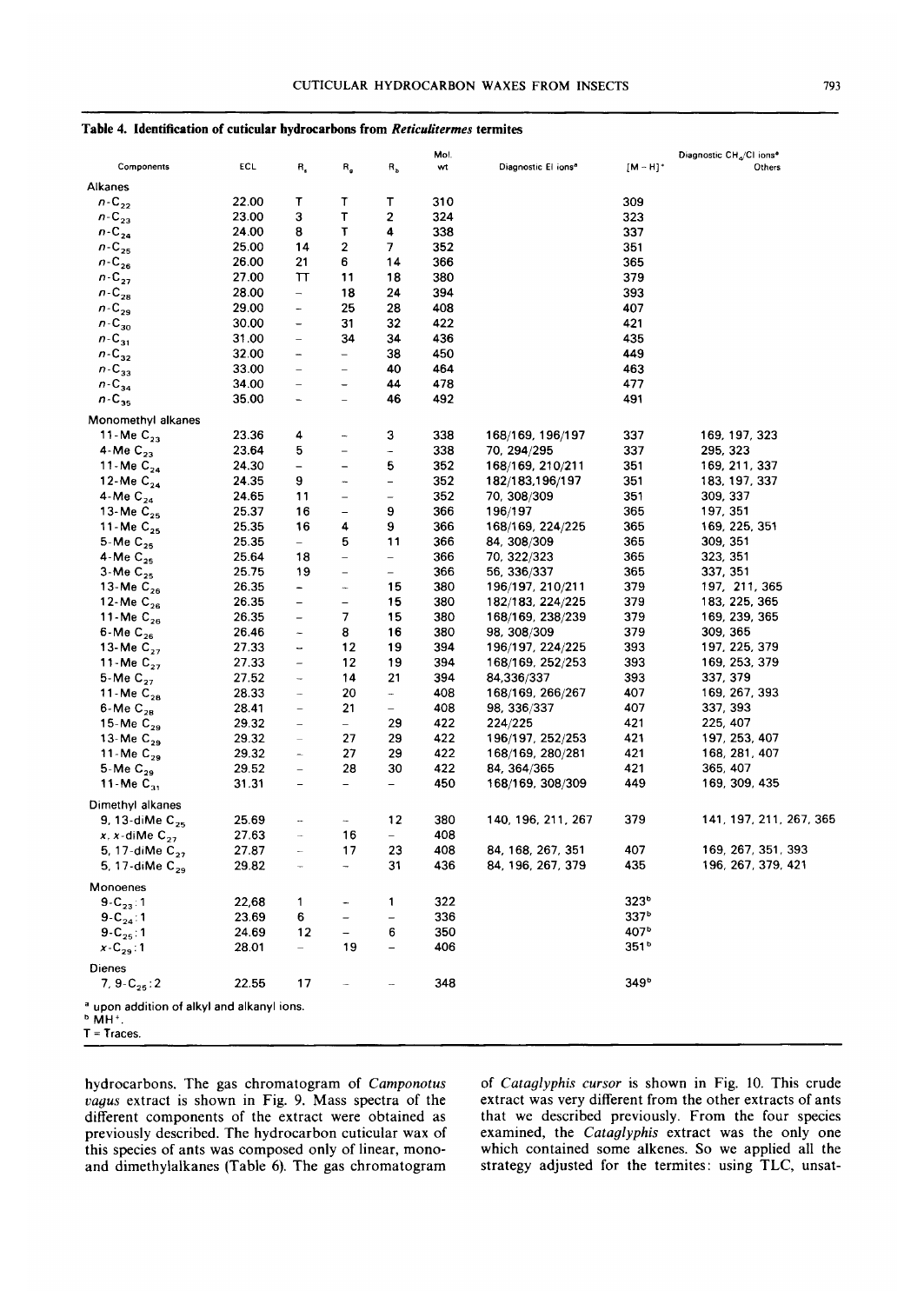

**Figure 8.** Gas chrornatogram of cuticular hydrocarbons **of** ants *(Hypoponera eduard)* (WCOT apolar colurnn CP-Sil-5, 25 rn, 150-320°C at 5°C rnin-').

urated hydrocarbons were separated; methoxymercuration was made on the latter fraction. Table 7 shows the identifications of all components; protonated molecule and diagnostic ions under **E1** and CI are reported.

#### *Calliphora vom'tora* **house-fly**

Cuticular waxes of *Calliphora* house-flies were extracted by immersing **300** of them in pentane for **3** min. GC analysis of the crude extract was made on a WCOT apolar column (Fig. 11). GC/MS analysis was performed for the crude wax and the unsaturated hydrocarbon fraction derivatized as previously described. The cuticular hydrocarbons of *Calliphora* extract were com-



Figure 9. Gas chromatogram of cuticular hydrocarbons of ants *(Camponotus vagus)* (WCOT apolar colurnn CP-Sil-5, 25 rn, 150-  $320\,^{\circ}$ C at 5 $^{\circ}$ C min<sup>-1</sup>).

posed of linear mono- and dimethylalkanes and of some alkenes (Table **8).** 

# **CONCLUSION**

Discrimination between genera, species, nestmate or alien individuals can be based on the components of cuticular waxes. **As** well as providing protection against outside aggressions (desiccation, abrasion, shocks, toxins of predators, insecticides, etc.), cuticular waxes play a predominant part in the communication between social insects.

GC/MS has been developed here for the analysis of complex cuticular mixtures and required the use of selective means of detection such as CI with ethylene oxide. Consequently, alkenes showed a better response

|                |                        | Mol. |                    |                        | CH <sub>4</sub> /CI diagnostic ions |
|----------------|------------------------|------|--------------------|------------------------|-------------------------------------|
| Peaks          | Components             | wt   | El diagnostic ions | $[M - H]$ <sup>+</sup> | Others                              |
| 1              | 11-Me-pentacosane      | 366  | 168/169, 224/225   | 365                    | 169, 225, 351                       |
|                | 15-Me-pentacosane      | 366  | 196/197            | 365                    | 197, 351                            |
| $\overline{2}$ | 7.10-diMe tetracosane  | 366  | 112, 169, 224, 281 | 365                    | 113, 169, 225, 281, 351             |
| 3              | $n$ -Heptacosane       | 380  |                    | 379                    |                                     |
| 4              | 9-Me-Heptacosane       | 394  | 140/141; 280/281   | 393                    | 141, 281, 379                       |
|                | 11-Me-Heptacosane      | 394  | 168/169, 252/253   | 393                    | 169, 253, 379                       |
|                | 13-Me-Heptacosane      | 394  | 196/197, 224/225   | 393                    | 197: 225. 379                       |
| 5              | 7-Me-Heptacosane       | 394  | 112/113, 308/309   | 393                    | 113, 309, 379                       |
| 6              | 5-Me-Heptacosane       | 394  | 84, 336/337        | 393                    | 337, 379                            |
| 7              | 9, 14-diMe-Heptacosane | 408  | 140, 211, 224, 295 | 393                    | 141, 211, 225, 295, 393             |
| 8              | 3-Me-Heptacosane       | 394  | 56, 364/365        | 393                    | 365, 379                            |
| 9              | 5, 17-diMe Heptacosane | 408  | 84, 168, 267, 351  | 407                    | 169, 267, 351, 393                  |
| 10             | 3.9-diMe-Heptacosane   | 408  | 155, 280, 379      | 407                    | 155, 281, 379, 393                  |
|                | 5.9-diMe-Heptacosane   | 408  | 155, 280, 351      | 407                    | 155, 281, 351, 393                  |
|                | 3.7-diMe-Heptacosane   | 408  | 127, 308, 379      | 407                    | 127, 309, 379, 393                  |
|                | 5.7-diMe-Heptacosane   | 408  | 127, 308, 351      | 407                    | 127, 309, 351, 393                  |
| 11             | 15-Me octacosane       | 408  | 210, 224           | 407                    | 211, 225, 393                       |
| 12             | 13-Me octacosane       | 408  | 182, 252           | 407                    | 183, 253, 393                       |
| 13             | 11-Me-nonacosane       | 422  | 168/169, 280/281   | 421                    | 169, 281, 407                       |
|                | 13-Me-nonacosane       | 422  | 196/197, 252/253   | 421                    | 197, 253, 407                       |
|                | 15-Me-nonacosane       | 422  | 224/225            | 421                    | 225, 407                            |
| 14             | 13.15-diMe-nonacosane  | 436  | 196, 224, 239, 267 | 435                    | 197, 225, 239, 267, 421             |
| 15             | 10.15-diMe-nonacosane  | 436  | 154, 224, 239, 309 | 435                    | 155, 225, 239, 309, 421             |
| 16             | 3,15-diMe-nonacosane   | 436  | 224, 239, 379      | 435                    | 225, 239, 379, 421                  |
|                | 3.17-diMe-nonacosane   | 436  | 196, 267, 379      | 435                    | 197, 267, 379, 421                  |

#### **Table 5. Identification of cuticular hydrocarbons from** *Hypoponera eduardi* **ants**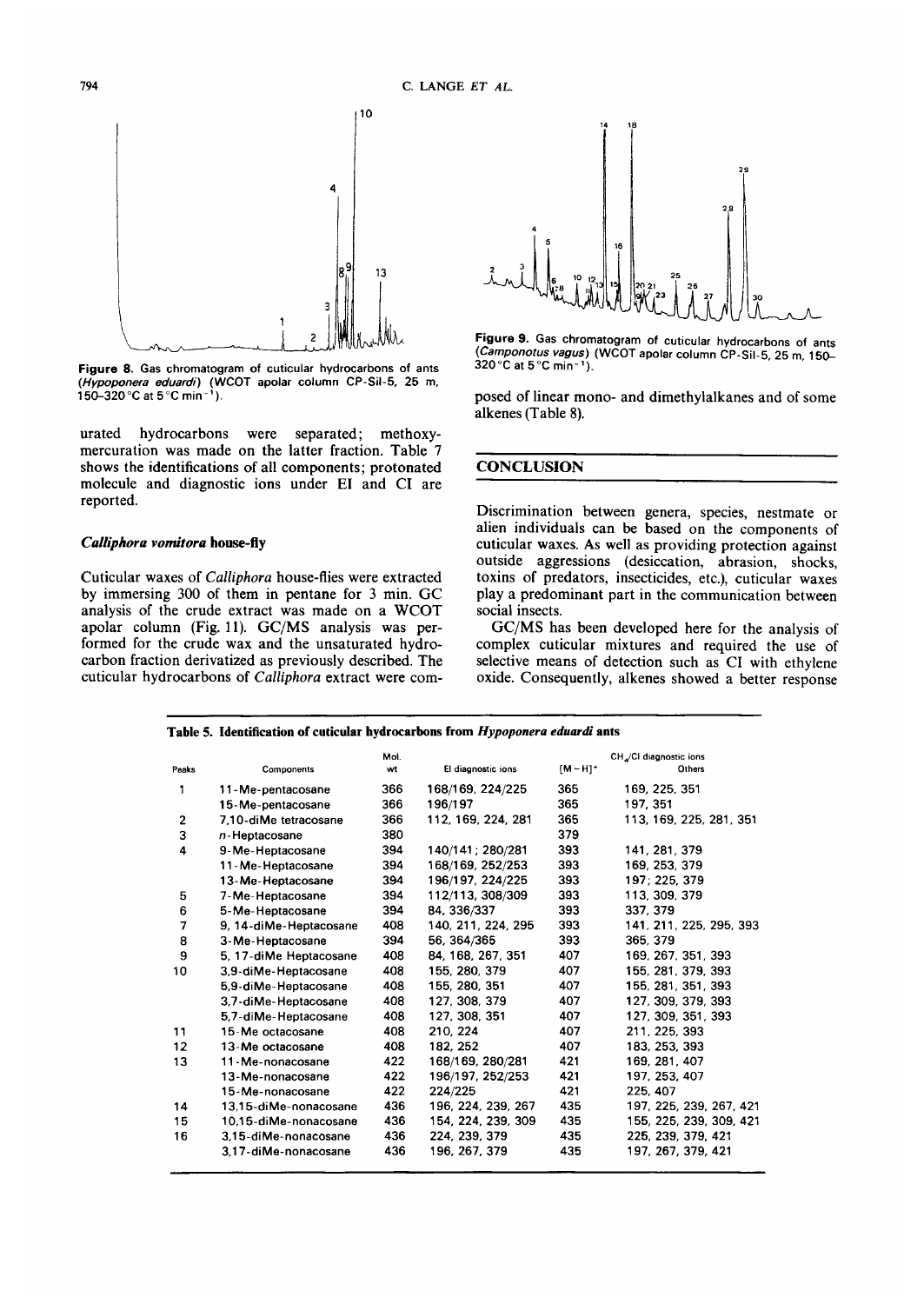| ٠ | ۰. | I |
|---|----|---|

| Peaks<br>[M – H]*<br>Components<br>Diagnostic IE/MS ions<br>wt<br>Others<br>1<br>$n-C_{25}$<br>352<br>351<br>2<br>$n - C_{27} +$<br>380<br>379<br>380<br>379<br>2-Me $C_{26}$<br>43, 364/365<br>365<br>3<br>4-Me $C_{28}$<br>408<br>407<br>70, 71, 364/365<br>365, 393<br>4<br>408<br>407<br>$n - C_{20}$<br>5<br>422<br>421<br>11-Me $C_{29}$ +<br>168/169, 280/281<br>169, 281, 407<br>422<br>196/197, 252/253<br>421<br>13-Me C <sub>29</sub> +<br>197, 253, 407<br>422<br>15-Me $C_{29}$<br>421<br>224/225<br>225, 407<br>422<br>421<br>6<br>7-Me $C_{29}$<br>112/113, 336/337<br>113, 337, 407<br>7<br>436<br>168, 224, 239, 295<br>435<br>11,15-diMe $C_{29}$ +<br>169, 225, 239, 295, 421<br>436<br>435<br>13,17-diMe $C_{29}$<br>196, 267<br>197, 267, 421<br>8<br>436<br>435<br>5,15-diMe $C_{29}$ +<br>84, 224, 239, 379<br>225, 239, 379, 421<br>436<br>84, 196, 267, 379<br>435<br>197, 267, 379, 421<br>5,17-diMe C <sub>29</sub> +<br>435<br>5,19-diMe $C_{29}$<br>436<br>84, 168, 295, 379<br>169, 295, 379, 421<br>9<br>422<br>421<br>3-Me $C_{29}$ +<br>56/57, 392/393<br>393, 407<br>422<br>$6$ -Me $C_{29}$<br>421<br>84/85, 350/351<br>351, 407<br>422<br>10<br>$n-C_{30}$<br>421<br>436<br>11<br>11-Me $C_{30}$ +<br>435<br>168/169, 294/295<br>169, 295, 421<br>436<br>196/197, 266/267<br>435<br>13-Me $C_{30}$<br>197, 267, 421<br>12<br>$x$ -Me $C_{30}$<br>436<br>435<br>13<br>$y$ -Me $C_{30}$<br>435<br>436<br>435<br>14<br>4-Me $C_{30}$<br>436<br>70/71, 392/393<br>393, 421<br>15<br>11,15-diMe $C_{30}$ +<br>450<br>449<br>168, 238, 239, 309<br>169, 239, 309, 435<br>13,17-diMe C <sub>30</sub><br>450<br>196, 210, 267, 281<br>449<br>197, 211, 267, 281, 435<br>436<br>435<br>16<br>$n-C_{31}$<br>17<br>3,25-diMe $C_{31}$<br>464<br>463<br>56, 112, 379, 435<br>113, 379, 435, 449<br>463<br>4,26-diMe $C_{31}$<br>464<br>70, 98, 393, 421<br>393, 421, 449<br>18<br>450<br>449<br>11-Me $C_{31}$ +<br>168/169, 308/309<br>169, 309, 435<br>450<br>196/197, 280/281<br>449<br>13-Me $C_{31}$ +<br>197, 281, 435<br>450<br>224/225, 252/253<br>449<br>15-Me C <sub>31</sub> +<br>225, 253, 435<br>19<br>450<br>449<br>7-Me $C_{31}$ +<br>112/113, 364/365<br>113, 365, 435<br>$9$ -Me $C_3$<br>450<br>140/141, 336/337<br>449<br>141, 337, 435<br>20<br>464<br>84, 183, 308, 407<br>463<br>5,11-diMe $C_{31}$<br>183, 309, 407, 449<br>21<br>463<br>464<br>84, 211, 280, 407<br>5,13-diMe $C_{31}$ +<br>211, 281, 407, 449<br>463<br>464<br>84, 239, 252, 407<br>239, 253, 407, 449<br>5,15-diMe $C_{31}$<br>22<br>84, 224, 267, 407<br>463<br>5,17-diMe $C_{31}$ +<br>464<br>225, 267, 407, 449<br>463<br>464<br>5,19-diMe $C_3$ ,<br>84, 196, 295, 407<br>197, 295, 407, 449<br>23<br>463<br>464<br>84, 168, 323, 407<br>169, 323, 407, 449<br>5,21-diMe $C_3$ ,<br>84, 140, 351, 407<br>463<br>5,23-diMe $C_{31}$<br>464<br>141, 351, 407, 449<br>463<br>24<br>464<br>84, 112, 379, 407<br>113, 379, 407, 449<br>5,25-diMe $C_{31}$ +<br>464<br>463<br>84, 407<br>5,27-diMe $C_{31}$<br>407, 449<br>25<br>168/169, 322/323<br>463<br>11 - Me $C_{32}$ +<br>464<br>169, 323, 449<br>13-Me $C_{32}$<br>464<br>196/197, 294/295<br>463<br>197, 295, 449<br>26<br>7-Me $C_{32}$ +<br>464<br>112/113, 378/379<br>463<br>113, 379, 449<br>478<br>477<br>5,20-diMe $C_{32}$ +<br>84, 196, 309, 421<br>197, 309, 421, 463<br>478<br>477<br>5,23-diMe $C_{32}$<br>84, 154, 351, 421<br>155, 351, 421, 463<br>478<br>27<br>11,20-diMe $C_{32}$<br>168, 196, 309, 337<br>477<br>169, 197, 309, 337, 463<br>28<br>168/169, 336/337<br>11-Me $C_{33}$ +<br>478<br>477<br>169, 337, 463<br>13-Me $C_{33}$ +<br>478<br>196, 197, 308/309<br>477<br>197, 309, 463<br>15-Me $C_{33}$<br>478<br>224/225, 280/281<br>477<br>225, 281, 463<br>29<br>492<br>491<br>2,19-diMe $C_{33}$<br>224, 295, 477<br>225, 295, 477<br>491<br>3,21-diMe $C_{33}$<br>492<br>56, 323, 196, 463<br>197, 323, 463, 477<br>491<br>492<br>70, 168, 351, 449<br>4,23-diMe $C_{33}$<br>169, 351, 449, 477<br>491<br>30<br>5,11-diMe $C_{33}$ +<br>492<br>84, 183, 336, 435<br>183, 336, 435, 477<br>492<br>84, 211, 308, 435<br>491<br>5,13-diMe $C_{33}$<br>211, 309, 435, 477<br>31<br>492<br>491<br>84, 239, 280, 435<br>239, 281, 435, 477<br>5,15-diMe $C_{33}$ +<br>492<br>84, 252, 267, 435<br>491<br>253, 267, 435, 477<br>5,17-diMe $C_{33}$<br>32<br>5,19-diMe $C_{33}$ +<br>492<br>84, 224, 295, 435<br>491<br>225, 295, 435, 477<br>494<br>491<br>5,21-diMe $C_{33}$<br>84, 196, 323, 435<br>197, 323, 435, 477 |  | Mol. |  | Diagnostic IC CH4 ions |
|---------------------------------------------------------------------------------------------------------------------------------------------------------------------------------------------------------------------------------------------------------------------------------------------------------------------------------------------------------------------------------------------------------------------------------------------------------------------------------------------------------------------------------------------------------------------------------------------------------------------------------------------------------------------------------------------------------------------------------------------------------------------------------------------------------------------------------------------------------------------------------------------------------------------------------------------------------------------------------------------------------------------------------------------------------------------------------------------------------------------------------------------------------------------------------------------------------------------------------------------------------------------------------------------------------------------------------------------------------------------------------------------------------------------------------------------------------------------------------------------------------------------------------------------------------------------------------------------------------------------------------------------------------------------------------------------------------------------------------------------------------------------------------------------------------------------------------------------------------------------------------------------------------------------------------------------------------------------------------------------------------------------------------------------------------------------------------------------------------------------------------------------------------------------------------------------------------------------------------------------------------------------------------------------------------------------------------------------------------------------------------------------------------------------------------------------------------------------------------------------------------------------------------------------------------------------------------------------------------------------------------------------------------------------------------------------------------------------------------------------------------------------------------------------------------------------------------------------------------------------------------------------------------------------------------------------------------------------------------------------------------------------------------------------------------------------------------------------------------------------------------------------------------------------------------------------------------------------------------------------------------------------------------------------------------------------------------------------------------------------------------------------------------------------------------------------------------------------------------------------------------------------------------------------------------------------------------------------------------------------------------------------------------------------------------------------------------------------------------------------------------------------------------------------------------------------------------------------------------------------------------------------------------------------------------------------------------------------------------------------------------------------------------------------------------------------------------------------------------------------------------------------------------------------------------------------------------------------------------------------------------------------------------------------------------------------------------------------------------------------------------------------------------------------------------------------------------------------------------------------------------------------------|--|------|--|------------------------|
|                                                                                                                                                                                                                                                                                                                                                                                                                                                                                                                                                                                                                                                                                                                                                                                                                                                                                                                                                                                                                                                                                                                                                                                                                                                                                                                                                                                                                                                                                                                                                                                                                                                                                                                                                                                                                                                                                                                                                                                                                                                                                                                                                                                                                                                                                                                                                                                                                                                                                                                                                                                                                                                                                                                                                                                                                                                                                                                                                                                                                                                                                                                                                                                                                                                                                                                                                                                                                                                                                                                                                                                                                                                                                                                                                                                                                                                                                                                                                                                                                                                                                                                                                                                                                                                                                                                                                                                                                                                                                                                           |  |      |  |                        |
|                                                                                                                                                                                                                                                                                                                                                                                                                                                                                                                                                                                                                                                                                                                                                                                                                                                                                                                                                                                                                                                                                                                                                                                                                                                                                                                                                                                                                                                                                                                                                                                                                                                                                                                                                                                                                                                                                                                                                                                                                                                                                                                                                                                                                                                                                                                                                                                                                                                                                                                                                                                                                                                                                                                                                                                                                                                                                                                                                                                                                                                                                                                                                                                                                                                                                                                                                                                                                                                                                                                                                                                                                                                                                                                                                                                                                                                                                                                                                                                                                                                                                                                                                                                                                                                                                                                                                                                                                                                                                                                           |  |      |  |                        |
|                                                                                                                                                                                                                                                                                                                                                                                                                                                                                                                                                                                                                                                                                                                                                                                                                                                                                                                                                                                                                                                                                                                                                                                                                                                                                                                                                                                                                                                                                                                                                                                                                                                                                                                                                                                                                                                                                                                                                                                                                                                                                                                                                                                                                                                                                                                                                                                                                                                                                                                                                                                                                                                                                                                                                                                                                                                                                                                                                                                                                                                                                                                                                                                                                                                                                                                                                                                                                                                                                                                                                                                                                                                                                                                                                                                                                                                                                                                                                                                                                                                                                                                                                                                                                                                                                                                                                                                                                                                                                                                           |  |      |  |                        |
|                                                                                                                                                                                                                                                                                                                                                                                                                                                                                                                                                                                                                                                                                                                                                                                                                                                                                                                                                                                                                                                                                                                                                                                                                                                                                                                                                                                                                                                                                                                                                                                                                                                                                                                                                                                                                                                                                                                                                                                                                                                                                                                                                                                                                                                                                                                                                                                                                                                                                                                                                                                                                                                                                                                                                                                                                                                                                                                                                                                                                                                                                                                                                                                                                                                                                                                                                                                                                                                                                                                                                                                                                                                                                                                                                                                                                                                                                                                                                                                                                                                                                                                                                                                                                                                                                                                                                                                                                                                                                                                           |  |      |  |                        |
|                                                                                                                                                                                                                                                                                                                                                                                                                                                                                                                                                                                                                                                                                                                                                                                                                                                                                                                                                                                                                                                                                                                                                                                                                                                                                                                                                                                                                                                                                                                                                                                                                                                                                                                                                                                                                                                                                                                                                                                                                                                                                                                                                                                                                                                                                                                                                                                                                                                                                                                                                                                                                                                                                                                                                                                                                                                                                                                                                                                                                                                                                                                                                                                                                                                                                                                                                                                                                                                                                                                                                                                                                                                                                                                                                                                                                                                                                                                                                                                                                                                                                                                                                                                                                                                                                                                                                                                                                                                                                                                           |  |      |  |                        |
|                                                                                                                                                                                                                                                                                                                                                                                                                                                                                                                                                                                                                                                                                                                                                                                                                                                                                                                                                                                                                                                                                                                                                                                                                                                                                                                                                                                                                                                                                                                                                                                                                                                                                                                                                                                                                                                                                                                                                                                                                                                                                                                                                                                                                                                                                                                                                                                                                                                                                                                                                                                                                                                                                                                                                                                                                                                                                                                                                                                                                                                                                                                                                                                                                                                                                                                                                                                                                                                                                                                                                                                                                                                                                                                                                                                                                                                                                                                                                                                                                                                                                                                                                                                                                                                                                                                                                                                                                                                                                                                           |  |      |  |                        |
|                                                                                                                                                                                                                                                                                                                                                                                                                                                                                                                                                                                                                                                                                                                                                                                                                                                                                                                                                                                                                                                                                                                                                                                                                                                                                                                                                                                                                                                                                                                                                                                                                                                                                                                                                                                                                                                                                                                                                                                                                                                                                                                                                                                                                                                                                                                                                                                                                                                                                                                                                                                                                                                                                                                                                                                                                                                                                                                                                                                                                                                                                                                                                                                                                                                                                                                                                                                                                                                                                                                                                                                                                                                                                                                                                                                                                                                                                                                                                                                                                                                                                                                                                                                                                                                                                                                                                                                                                                                                                                                           |  |      |  |                        |
|                                                                                                                                                                                                                                                                                                                                                                                                                                                                                                                                                                                                                                                                                                                                                                                                                                                                                                                                                                                                                                                                                                                                                                                                                                                                                                                                                                                                                                                                                                                                                                                                                                                                                                                                                                                                                                                                                                                                                                                                                                                                                                                                                                                                                                                                                                                                                                                                                                                                                                                                                                                                                                                                                                                                                                                                                                                                                                                                                                                                                                                                                                                                                                                                                                                                                                                                                                                                                                                                                                                                                                                                                                                                                                                                                                                                                                                                                                                                                                                                                                                                                                                                                                                                                                                                                                                                                                                                                                                                                                                           |  |      |  |                        |
|                                                                                                                                                                                                                                                                                                                                                                                                                                                                                                                                                                                                                                                                                                                                                                                                                                                                                                                                                                                                                                                                                                                                                                                                                                                                                                                                                                                                                                                                                                                                                                                                                                                                                                                                                                                                                                                                                                                                                                                                                                                                                                                                                                                                                                                                                                                                                                                                                                                                                                                                                                                                                                                                                                                                                                                                                                                                                                                                                                                                                                                                                                                                                                                                                                                                                                                                                                                                                                                                                                                                                                                                                                                                                                                                                                                                                                                                                                                                                                                                                                                                                                                                                                                                                                                                                                                                                                                                                                                                                                                           |  |      |  |                        |
|                                                                                                                                                                                                                                                                                                                                                                                                                                                                                                                                                                                                                                                                                                                                                                                                                                                                                                                                                                                                                                                                                                                                                                                                                                                                                                                                                                                                                                                                                                                                                                                                                                                                                                                                                                                                                                                                                                                                                                                                                                                                                                                                                                                                                                                                                                                                                                                                                                                                                                                                                                                                                                                                                                                                                                                                                                                                                                                                                                                                                                                                                                                                                                                                                                                                                                                                                                                                                                                                                                                                                                                                                                                                                                                                                                                                                                                                                                                                                                                                                                                                                                                                                                                                                                                                                                                                                                                                                                                                                                                           |  |      |  |                        |
|                                                                                                                                                                                                                                                                                                                                                                                                                                                                                                                                                                                                                                                                                                                                                                                                                                                                                                                                                                                                                                                                                                                                                                                                                                                                                                                                                                                                                                                                                                                                                                                                                                                                                                                                                                                                                                                                                                                                                                                                                                                                                                                                                                                                                                                                                                                                                                                                                                                                                                                                                                                                                                                                                                                                                                                                                                                                                                                                                                                                                                                                                                                                                                                                                                                                                                                                                                                                                                                                                                                                                                                                                                                                                                                                                                                                                                                                                                                                                                                                                                                                                                                                                                                                                                                                                                                                                                                                                                                                                                                           |  |      |  |                        |
|                                                                                                                                                                                                                                                                                                                                                                                                                                                                                                                                                                                                                                                                                                                                                                                                                                                                                                                                                                                                                                                                                                                                                                                                                                                                                                                                                                                                                                                                                                                                                                                                                                                                                                                                                                                                                                                                                                                                                                                                                                                                                                                                                                                                                                                                                                                                                                                                                                                                                                                                                                                                                                                                                                                                                                                                                                                                                                                                                                                                                                                                                                                                                                                                                                                                                                                                                                                                                                                                                                                                                                                                                                                                                                                                                                                                                                                                                                                                                                                                                                                                                                                                                                                                                                                                                                                                                                                                                                                                                                                           |  |      |  |                        |
|                                                                                                                                                                                                                                                                                                                                                                                                                                                                                                                                                                                                                                                                                                                                                                                                                                                                                                                                                                                                                                                                                                                                                                                                                                                                                                                                                                                                                                                                                                                                                                                                                                                                                                                                                                                                                                                                                                                                                                                                                                                                                                                                                                                                                                                                                                                                                                                                                                                                                                                                                                                                                                                                                                                                                                                                                                                                                                                                                                                                                                                                                                                                                                                                                                                                                                                                                                                                                                                                                                                                                                                                                                                                                                                                                                                                                                                                                                                                                                                                                                                                                                                                                                                                                                                                                                                                                                                                                                                                                                                           |  |      |  |                        |
|                                                                                                                                                                                                                                                                                                                                                                                                                                                                                                                                                                                                                                                                                                                                                                                                                                                                                                                                                                                                                                                                                                                                                                                                                                                                                                                                                                                                                                                                                                                                                                                                                                                                                                                                                                                                                                                                                                                                                                                                                                                                                                                                                                                                                                                                                                                                                                                                                                                                                                                                                                                                                                                                                                                                                                                                                                                                                                                                                                                                                                                                                                                                                                                                                                                                                                                                                                                                                                                                                                                                                                                                                                                                                                                                                                                                                                                                                                                                                                                                                                                                                                                                                                                                                                                                                                                                                                                                                                                                                                                           |  |      |  |                        |
|                                                                                                                                                                                                                                                                                                                                                                                                                                                                                                                                                                                                                                                                                                                                                                                                                                                                                                                                                                                                                                                                                                                                                                                                                                                                                                                                                                                                                                                                                                                                                                                                                                                                                                                                                                                                                                                                                                                                                                                                                                                                                                                                                                                                                                                                                                                                                                                                                                                                                                                                                                                                                                                                                                                                                                                                                                                                                                                                                                                                                                                                                                                                                                                                                                                                                                                                                                                                                                                                                                                                                                                                                                                                                                                                                                                                                                                                                                                                                                                                                                                                                                                                                                                                                                                                                                                                                                                                                                                                                                                           |  |      |  |                        |
|                                                                                                                                                                                                                                                                                                                                                                                                                                                                                                                                                                                                                                                                                                                                                                                                                                                                                                                                                                                                                                                                                                                                                                                                                                                                                                                                                                                                                                                                                                                                                                                                                                                                                                                                                                                                                                                                                                                                                                                                                                                                                                                                                                                                                                                                                                                                                                                                                                                                                                                                                                                                                                                                                                                                                                                                                                                                                                                                                                                                                                                                                                                                                                                                                                                                                                                                                                                                                                                                                                                                                                                                                                                                                                                                                                                                                                                                                                                                                                                                                                                                                                                                                                                                                                                                                                                                                                                                                                                                                                                           |  |      |  |                        |
|                                                                                                                                                                                                                                                                                                                                                                                                                                                                                                                                                                                                                                                                                                                                                                                                                                                                                                                                                                                                                                                                                                                                                                                                                                                                                                                                                                                                                                                                                                                                                                                                                                                                                                                                                                                                                                                                                                                                                                                                                                                                                                                                                                                                                                                                                                                                                                                                                                                                                                                                                                                                                                                                                                                                                                                                                                                                                                                                                                                                                                                                                                                                                                                                                                                                                                                                                                                                                                                                                                                                                                                                                                                                                                                                                                                                                                                                                                                                                                                                                                                                                                                                                                                                                                                                                                                                                                                                                                                                                                                           |  |      |  |                        |
|                                                                                                                                                                                                                                                                                                                                                                                                                                                                                                                                                                                                                                                                                                                                                                                                                                                                                                                                                                                                                                                                                                                                                                                                                                                                                                                                                                                                                                                                                                                                                                                                                                                                                                                                                                                                                                                                                                                                                                                                                                                                                                                                                                                                                                                                                                                                                                                                                                                                                                                                                                                                                                                                                                                                                                                                                                                                                                                                                                                                                                                                                                                                                                                                                                                                                                                                                                                                                                                                                                                                                                                                                                                                                                                                                                                                                                                                                                                                                                                                                                                                                                                                                                                                                                                                                                                                                                                                                                                                                                                           |  |      |  |                        |
|                                                                                                                                                                                                                                                                                                                                                                                                                                                                                                                                                                                                                                                                                                                                                                                                                                                                                                                                                                                                                                                                                                                                                                                                                                                                                                                                                                                                                                                                                                                                                                                                                                                                                                                                                                                                                                                                                                                                                                                                                                                                                                                                                                                                                                                                                                                                                                                                                                                                                                                                                                                                                                                                                                                                                                                                                                                                                                                                                                                                                                                                                                                                                                                                                                                                                                                                                                                                                                                                                                                                                                                                                                                                                                                                                                                                                                                                                                                                                                                                                                                                                                                                                                                                                                                                                                                                                                                                                                                                                                                           |  |      |  |                        |
|                                                                                                                                                                                                                                                                                                                                                                                                                                                                                                                                                                                                                                                                                                                                                                                                                                                                                                                                                                                                                                                                                                                                                                                                                                                                                                                                                                                                                                                                                                                                                                                                                                                                                                                                                                                                                                                                                                                                                                                                                                                                                                                                                                                                                                                                                                                                                                                                                                                                                                                                                                                                                                                                                                                                                                                                                                                                                                                                                                                                                                                                                                                                                                                                                                                                                                                                                                                                                                                                                                                                                                                                                                                                                                                                                                                                                                                                                                                                                                                                                                                                                                                                                                                                                                                                                                                                                                                                                                                                                                                           |  |      |  |                        |
|                                                                                                                                                                                                                                                                                                                                                                                                                                                                                                                                                                                                                                                                                                                                                                                                                                                                                                                                                                                                                                                                                                                                                                                                                                                                                                                                                                                                                                                                                                                                                                                                                                                                                                                                                                                                                                                                                                                                                                                                                                                                                                                                                                                                                                                                                                                                                                                                                                                                                                                                                                                                                                                                                                                                                                                                                                                                                                                                                                                                                                                                                                                                                                                                                                                                                                                                                                                                                                                                                                                                                                                                                                                                                                                                                                                                                                                                                                                                                                                                                                                                                                                                                                                                                                                                                                                                                                                                                                                                                                                           |  |      |  |                        |
|                                                                                                                                                                                                                                                                                                                                                                                                                                                                                                                                                                                                                                                                                                                                                                                                                                                                                                                                                                                                                                                                                                                                                                                                                                                                                                                                                                                                                                                                                                                                                                                                                                                                                                                                                                                                                                                                                                                                                                                                                                                                                                                                                                                                                                                                                                                                                                                                                                                                                                                                                                                                                                                                                                                                                                                                                                                                                                                                                                                                                                                                                                                                                                                                                                                                                                                                                                                                                                                                                                                                                                                                                                                                                                                                                                                                                                                                                                                                                                                                                                                                                                                                                                                                                                                                                                                                                                                                                                                                                                                           |  |      |  |                        |
|                                                                                                                                                                                                                                                                                                                                                                                                                                                                                                                                                                                                                                                                                                                                                                                                                                                                                                                                                                                                                                                                                                                                                                                                                                                                                                                                                                                                                                                                                                                                                                                                                                                                                                                                                                                                                                                                                                                                                                                                                                                                                                                                                                                                                                                                                                                                                                                                                                                                                                                                                                                                                                                                                                                                                                                                                                                                                                                                                                                                                                                                                                                                                                                                                                                                                                                                                                                                                                                                                                                                                                                                                                                                                                                                                                                                                                                                                                                                                                                                                                                                                                                                                                                                                                                                                                                                                                                                                                                                                                                           |  |      |  |                        |
|                                                                                                                                                                                                                                                                                                                                                                                                                                                                                                                                                                                                                                                                                                                                                                                                                                                                                                                                                                                                                                                                                                                                                                                                                                                                                                                                                                                                                                                                                                                                                                                                                                                                                                                                                                                                                                                                                                                                                                                                                                                                                                                                                                                                                                                                                                                                                                                                                                                                                                                                                                                                                                                                                                                                                                                                                                                                                                                                                                                                                                                                                                                                                                                                                                                                                                                                                                                                                                                                                                                                                                                                                                                                                                                                                                                                                                                                                                                                                                                                                                                                                                                                                                                                                                                                                                                                                                                                                                                                                                                           |  |      |  |                        |
|                                                                                                                                                                                                                                                                                                                                                                                                                                                                                                                                                                                                                                                                                                                                                                                                                                                                                                                                                                                                                                                                                                                                                                                                                                                                                                                                                                                                                                                                                                                                                                                                                                                                                                                                                                                                                                                                                                                                                                                                                                                                                                                                                                                                                                                                                                                                                                                                                                                                                                                                                                                                                                                                                                                                                                                                                                                                                                                                                                                                                                                                                                                                                                                                                                                                                                                                                                                                                                                                                                                                                                                                                                                                                                                                                                                                                                                                                                                                                                                                                                                                                                                                                                                                                                                                                                                                                                                                                                                                                                                           |  |      |  |                        |
|                                                                                                                                                                                                                                                                                                                                                                                                                                                                                                                                                                                                                                                                                                                                                                                                                                                                                                                                                                                                                                                                                                                                                                                                                                                                                                                                                                                                                                                                                                                                                                                                                                                                                                                                                                                                                                                                                                                                                                                                                                                                                                                                                                                                                                                                                                                                                                                                                                                                                                                                                                                                                                                                                                                                                                                                                                                                                                                                                                                                                                                                                                                                                                                                                                                                                                                                                                                                                                                                                                                                                                                                                                                                                                                                                                                                                                                                                                                                                                                                                                                                                                                                                                                                                                                                                                                                                                                                                                                                                                                           |  |      |  |                        |
|                                                                                                                                                                                                                                                                                                                                                                                                                                                                                                                                                                                                                                                                                                                                                                                                                                                                                                                                                                                                                                                                                                                                                                                                                                                                                                                                                                                                                                                                                                                                                                                                                                                                                                                                                                                                                                                                                                                                                                                                                                                                                                                                                                                                                                                                                                                                                                                                                                                                                                                                                                                                                                                                                                                                                                                                                                                                                                                                                                                                                                                                                                                                                                                                                                                                                                                                                                                                                                                                                                                                                                                                                                                                                                                                                                                                                                                                                                                                                                                                                                                                                                                                                                                                                                                                                                                                                                                                                                                                                                                           |  |      |  |                        |
|                                                                                                                                                                                                                                                                                                                                                                                                                                                                                                                                                                                                                                                                                                                                                                                                                                                                                                                                                                                                                                                                                                                                                                                                                                                                                                                                                                                                                                                                                                                                                                                                                                                                                                                                                                                                                                                                                                                                                                                                                                                                                                                                                                                                                                                                                                                                                                                                                                                                                                                                                                                                                                                                                                                                                                                                                                                                                                                                                                                                                                                                                                                                                                                                                                                                                                                                                                                                                                                                                                                                                                                                                                                                                                                                                                                                                                                                                                                                                                                                                                                                                                                                                                                                                                                                                                                                                                                                                                                                                                                           |  |      |  |                        |
|                                                                                                                                                                                                                                                                                                                                                                                                                                                                                                                                                                                                                                                                                                                                                                                                                                                                                                                                                                                                                                                                                                                                                                                                                                                                                                                                                                                                                                                                                                                                                                                                                                                                                                                                                                                                                                                                                                                                                                                                                                                                                                                                                                                                                                                                                                                                                                                                                                                                                                                                                                                                                                                                                                                                                                                                                                                                                                                                                                                                                                                                                                                                                                                                                                                                                                                                                                                                                                                                                                                                                                                                                                                                                                                                                                                                                                                                                                                                                                                                                                                                                                                                                                                                                                                                                                                                                                                                                                                                                                                           |  |      |  |                        |
|                                                                                                                                                                                                                                                                                                                                                                                                                                                                                                                                                                                                                                                                                                                                                                                                                                                                                                                                                                                                                                                                                                                                                                                                                                                                                                                                                                                                                                                                                                                                                                                                                                                                                                                                                                                                                                                                                                                                                                                                                                                                                                                                                                                                                                                                                                                                                                                                                                                                                                                                                                                                                                                                                                                                                                                                                                                                                                                                                                                                                                                                                                                                                                                                                                                                                                                                                                                                                                                                                                                                                                                                                                                                                                                                                                                                                                                                                                                                                                                                                                                                                                                                                                                                                                                                                                                                                                                                                                                                                                                           |  |      |  |                        |
|                                                                                                                                                                                                                                                                                                                                                                                                                                                                                                                                                                                                                                                                                                                                                                                                                                                                                                                                                                                                                                                                                                                                                                                                                                                                                                                                                                                                                                                                                                                                                                                                                                                                                                                                                                                                                                                                                                                                                                                                                                                                                                                                                                                                                                                                                                                                                                                                                                                                                                                                                                                                                                                                                                                                                                                                                                                                                                                                                                                                                                                                                                                                                                                                                                                                                                                                                                                                                                                                                                                                                                                                                                                                                                                                                                                                                                                                                                                                                                                                                                                                                                                                                                                                                                                                                                                                                                                                                                                                                                                           |  |      |  |                        |
|                                                                                                                                                                                                                                                                                                                                                                                                                                                                                                                                                                                                                                                                                                                                                                                                                                                                                                                                                                                                                                                                                                                                                                                                                                                                                                                                                                                                                                                                                                                                                                                                                                                                                                                                                                                                                                                                                                                                                                                                                                                                                                                                                                                                                                                                                                                                                                                                                                                                                                                                                                                                                                                                                                                                                                                                                                                                                                                                                                                                                                                                                                                                                                                                                                                                                                                                                                                                                                                                                                                                                                                                                                                                                                                                                                                                                                                                                                                                                                                                                                                                                                                                                                                                                                                                                                                                                                                                                                                                                                                           |  |      |  |                        |
|                                                                                                                                                                                                                                                                                                                                                                                                                                                                                                                                                                                                                                                                                                                                                                                                                                                                                                                                                                                                                                                                                                                                                                                                                                                                                                                                                                                                                                                                                                                                                                                                                                                                                                                                                                                                                                                                                                                                                                                                                                                                                                                                                                                                                                                                                                                                                                                                                                                                                                                                                                                                                                                                                                                                                                                                                                                                                                                                                                                                                                                                                                                                                                                                                                                                                                                                                                                                                                                                                                                                                                                                                                                                                                                                                                                                                                                                                                                                                                                                                                                                                                                                                                                                                                                                                                                                                                                                                                                                                                                           |  |      |  |                        |
|                                                                                                                                                                                                                                                                                                                                                                                                                                                                                                                                                                                                                                                                                                                                                                                                                                                                                                                                                                                                                                                                                                                                                                                                                                                                                                                                                                                                                                                                                                                                                                                                                                                                                                                                                                                                                                                                                                                                                                                                                                                                                                                                                                                                                                                                                                                                                                                                                                                                                                                                                                                                                                                                                                                                                                                                                                                                                                                                                                                                                                                                                                                                                                                                                                                                                                                                                                                                                                                                                                                                                                                                                                                                                                                                                                                                                                                                                                                                                                                                                                                                                                                                                                                                                                                                                                                                                                                                                                                                                                                           |  |      |  |                        |
|                                                                                                                                                                                                                                                                                                                                                                                                                                                                                                                                                                                                                                                                                                                                                                                                                                                                                                                                                                                                                                                                                                                                                                                                                                                                                                                                                                                                                                                                                                                                                                                                                                                                                                                                                                                                                                                                                                                                                                                                                                                                                                                                                                                                                                                                                                                                                                                                                                                                                                                                                                                                                                                                                                                                                                                                                                                                                                                                                                                                                                                                                                                                                                                                                                                                                                                                                                                                                                                                                                                                                                                                                                                                                                                                                                                                                                                                                                                                                                                                                                                                                                                                                                                                                                                                                                                                                                                                                                                                                                                           |  |      |  |                        |
|                                                                                                                                                                                                                                                                                                                                                                                                                                                                                                                                                                                                                                                                                                                                                                                                                                                                                                                                                                                                                                                                                                                                                                                                                                                                                                                                                                                                                                                                                                                                                                                                                                                                                                                                                                                                                                                                                                                                                                                                                                                                                                                                                                                                                                                                                                                                                                                                                                                                                                                                                                                                                                                                                                                                                                                                                                                                                                                                                                                                                                                                                                                                                                                                                                                                                                                                                                                                                                                                                                                                                                                                                                                                                                                                                                                                                                                                                                                                                                                                                                                                                                                                                                                                                                                                                                                                                                                                                                                                                                                           |  |      |  |                        |
|                                                                                                                                                                                                                                                                                                                                                                                                                                                                                                                                                                                                                                                                                                                                                                                                                                                                                                                                                                                                                                                                                                                                                                                                                                                                                                                                                                                                                                                                                                                                                                                                                                                                                                                                                                                                                                                                                                                                                                                                                                                                                                                                                                                                                                                                                                                                                                                                                                                                                                                                                                                                                                                                                                                                                                                                                                                                                                                                                                                                                                                                                                                                                                                                                                                                                                                                                                                                                                                                                                                                                                                                                                                                                                                                                                                                                                                                                                                                                                                                                                                                                                                                                                                                                                                                                                                                                                                                                                                                                                                           |  |      |  |                        |
|                                                                                                                                                                                                                                                                                                                                                                                                                                                                                                                                                                                                                                                                                                                                                                                                                                                                                                                                                                                                                                                                                                                                                                                                                                                                                                                                                                                                                                                                                                                                                                                                                                                                                                                                                                                                                                                                                                                                                                                                                                                                                                                                                                                                                                                                                                                                                                                                                                                                                                                                                                                                                                                                                                                                                                                                                                                                                                                                                                                                                                                                                                                                                                                                                                                                                                                                                                                                                                                                                                                                                                                                                                                                                                                                                                                                                                                                                                                                                                                                                                                                                                                                                                                                                                                                                                                                                                                                                                                                                                                           |  |      |  |                        |
|                                                                                                                                                                                                                                                                                                                                                                                                                                                                                                                                                                                                                                                                                                                                                                                                                                                                                                                                                                                                                                                                                                                                                                                                                                                                                                                                                                                                                                                                                                                                                                                                                                                                                                                                                                                                                                                                                                                                                                                                                                                                                                                                                                                                                                                                                                                                                                                                                                                                                                                                                                                                                                                                                                                                                                                                                                                                                                                                                                                                                                                                                                                                                                                                                                                                                                                                                                                                                                                                                                                                                                                                                                                                                                                                                                                                                                                                                                                                                                                                                                                                                                                                                                                                                                                                                                                                                                                                                                                                                                                           |  |      |  |                        |
|                                                                                                                                                                                                                                                                                                                                                                                                                                                                                                                                                                                                                                                                                                                                                                                                                                                                                                                                                                                                                                                                                                                                                                                                                                                                                                                                                                                                                                                                                                                                                                                                                                                                                                                                                                                                                                                                                                                                                                                                                                                                                                                                                                                                                                                                                                                                                                                                                                                                                                                                                                                                                                                                                                                                                                                                                                                                                                                                                                                                                                                                                                                                                                                                                                                                                                                                                                                                                                                                                                                                                                                                                                                                                                                                                                                                                                                                                                                                                                                                                                                                                                                                                                                                                                                                                                                                                                                                                                                                                                                           |  |      |  |                        |
|                                                                                                                                                                                                                                                                                                                                                                                                                                                                                                                                                                                                                                                                                                                                                                                                                                                                                                                                                                                                                                                                                                                                                                                                                                                                                                                                                                                                                                                                                                                                                                                                                                                                                                                                                                                                                                                                                                                                                                                                                                                                                                                                                                                                                                                                                                                                                                                                                                                                                                                                                                                                                                                                                                                                                                                                                                                                                                                                                                                                                                                                                                                                                                                                                                                                                                                                                                                                                                                                                                                                                                                                                                                                                                                                                                                                                                                                                                                                                                                                                                                                                                                                                                                                                                                                                                                                                                                                                                                                                                                           |  |      |  |                        |
|                                                                                                                                                                                                                                                                                                                                                                                                                                                                                                                                                                                                                                                                                                                                                                                                                                                                                                                                                                                                                                                                                                                                                                                                                                                                                                                                                                                                                                                                                                                                                                                                                                                                                                                                                                                                                                                                                                                                                                                                                                                                                                                                                                                                                                                                                                                                                                                                                                                                                                                                                                                                                                                                                                                                                                                                                                                                                                                                                                                                                                                                                                                                                                                                                                                                                                                                                                                                                                                                                                                                                                                                                                                                                                                                                                                                                                                                                                                                                                                                                                                                                                                                                                                                                                                                                                                                                                                                                                                                                                                           |  |      |  |                        |
|                                                                                                                                                                                                                                                                                                                                                                                                                                                                                                                                                                                                                                                                                                                                                                                                                                                                                                                                                                                                                                                                                                                                                                                                                                                                                                                                                                                                                                                                                                                                                                                                                                                                                                                                                                                                                                                                                                                                                                                                                                                                                                                                                                                                                                                                                                                                                                                                                                                                                                                                                                                                                                                                                                                                                                                                                                                                                                                                                                                                                                                                                                                                                                                                                                                                                                                                                                                                                                                                                                                                                                                                                                                                                                                                                                                                                                                                                                                                                                                                                                                                                                                                                                                                                                                                                                                                                                                                                                                                                                                           |  |      |  |                        |
|                                                                                                                                                                                                                                                                                                                                                                                                                                                                                                                                                                                                                                                                                                                                                                                                                                                                                                                                                                                                                                                                                                                                                                                                                                                                                                                                                                                                                                                                                                                                                                                                                                                                                                                                                                                                                                                                                                                                                                                                                                                                                                                                                                                                                                                                                                                                                                                                                                                                                                                                                                                                                                                                                                                                                                                                                                                                                                                                                                                                                                                                                                                                                                                                                                                                                                                                                                                                                                                                                                                                                                                                                                                                                                                                                                                                                                                                                                                                                                                                                                                                                                                                                                                                                                                                                                                                                                                                                                                                                                                           |  |      |  |                        |
|                                                                                                                                                                                                                                                                                                                                                                                                                                                                                                                                                                                                                                                                                                                                                                                                                                                                                                                                                                                                                                                                                                                                                                                                                                                                                                                                                                                                                                                                                                                                                                                                                                                                                                                                                                                                                                                                                                                                                                                                                                                                                                                                                                                                                                                                                                                                                                                                                                                                                                                                                                                                                                                                                                                                                                                                                                                                                                                                                                                                                                                                                                                                                                                                                                                                                                                                                                                                                                                                                                                                                                                                                                                                                                                                                                                                                                                                                                                                                                                                                                                                                                                                                                                                                                                                                                                                                                                                                                                                                                                           |  |      |  |                        |
|                                                                                                                                                                                                                                                                                                                                                                                                                                                                                                                                                                                                                                                                                                                                                                                                                                                                                                                                                                                                                                                                                                                                                                                                                                                                                                                                                                                                                                                                                                                                                                                                                                                                                                                                                                                                                                                                                                                                                                                                                                                                                                                                                                                                                                                                                                                                                                                                                                                                                                                                                                                                                                                                                                                                                                                                                                                                                                                                                                                                                                                                                                                                                                                                                                                                                                                                                                                                                                                                                                                                                                                                                                                                                                                                                                                                                                                                                                                                                                                                                                                                                                                                                                                                                                                                                                                                                                                                                                                                                                                           |  |      |  |                        |
|                                                                                                                                                                                                                                                                                                                                                                                                                                                                                                                                                                                                                                                                                                                                                                                                                                                                                                                                                                                                                                                                                                                                                                                                                                                                                                                                                                                                                                                                                                                                                                                                                                                                                                                                                                                                                                                                                                                                                                                                                                                                                                                                                                                                                                                                                                                                                                                                                                                                                                                                                                                                                                                                                                                                                                                                                                                                                                                                                                                                                                                                                                                                                                                                                                                                                                                                                                                                                                                                                                                                                                                                                                                                                                                                                                                                                                                                                                                                                                                                                                                                                                                                                                                                                                                                                                                                                                                                                                                                                                                           |  |      |  |                        |
|                                                                                                                                                                                                                                                                                                                                                                                                                                                                                                                                                                                                                                                                                                                                                                                                                                                                                                                                                                                                                                                                                                                                                                                                                                                                                                                                                                                                                                                                                                                                                                                                                                                                                                                                                                                                                                                                                                                                                                                                                                                                                                                                                                                                                                                                                                                                                                                                                                                                                                                                                                                                                                                                                                                                                                                                                                                                                                                                                                                                                                                                                                                                                                                                                                                                                                                                                                                                                                                                                                                                                                                                                                                                                                                                                                                                                                                                                                                                                                                                                                                                                                                                                                                                                                                                                                                                                                                                                                                                                                                           |  |      |  |                        |
|                                                                                                                                                                                                                                                                                                                                                                                                                                                                                                                                                                                                                                                                                                                                                                                                                                                                                                                                                                                                                                                                                                                                                                                                                                                                                                                                                                                                                                                                                                                                                                                                                                                                                                                                                                                                                                                                                                                                                                                                                                                                                                                                                                                                                                                                                                                                                                                                                                                                                                                                                                                                                                                                                                                                                                                                                                                                                                                                                                                                                                                                                                                                                                                                                                                                                                                                                                                                                                                                                                                                                                                                                                                                                                                                                                                                                                                                                                                                                                                                                                                                                                                                                                                                                                                                                                                                                                                                                                                                                                                           |  |      |  |                        |
|                                                                                                                                                                                                                                                                                                                                                                                                                                                                                                                                                                                                                                                                                                                                                                                                                                                                                                                                                                                                                                                                                                                                                                                                                                                                                                                                                                                                                                                                                                                                                                                                                                                                                                                                                                                                                                                                                                                                                                                                                                                                                                                                                                                                                                                                                                                                                                                                                                                                                                                                                                                                                                                                                                                                                                                                                                                                                                                                                                                                                                                                                                                                                                                                                                                                                                                                                                                                                                                                                                                                                                                                                                                                                                                                                                                                                                                                                                                                                                                                                                                                                                                                                                                                                                                                                                                                                                                                                                                                                                                           |  |      |  |                        |
|                                                                                                                                                                                                                                                                                                                                                                                                                                                                                                                                                                                                                                                                                                                                                                                                                                                                                                                                                                                                                                                                                                                                                                                                                                                                                                                                                                                                                                                                                                                                                                                                                                                                                                                                                                                                                                                                                                                                                                                                                                                                                                                                                                                                                                                                                                                                                                                                                                                                                                                                                                                                                                                                                                                                                                                                                                                                                                                                                                                                                                                                                                                                                                                                                                                                                                                                                                                                                                                                                                                                                                                                                                                                                                                                                                                                                                                                                                                                                                                                                                                                                                                                                                                                                                                                                                                                                                                                                                                                                                                           |  |      |  |                        |
|                                                                                                                                                                                                                                                                                                                                                                                                                                                                                                                                                                                                                                                                                                                                                                                                                                                                                                                                                                                                                                                                                                                                                                                                                                                                                                                                                                                                                                                                                                                                                                                                                                                                                                                                                                                                                                                                                                                                                                                                                                                                                                                                                                                                                                                                                                                                                                                                                                                                                                                                                                                                                                                                                                                                                                                                                                                                                                                                                                                                                                                                                                                                                                                                                                                                                                                                                                                                                                                                                                                                                                                                                                                                                                                                                                                                                                                                                                                                                                                                                                                                                                                                                                                                                                                                                                                                                                                                                                                                                                                           |  |      |  |                        |
|                                                                                                                                                                                                                                                                                                                                                                                                                                                                                                                                                                                                                                                                                                                                                                                                                                                                                                                                                                                                                                                                                                                                                                                                                                                                                                                                                                                                                                                                                                                                                                                                                                                                                                                                                                                                                                                                                                                                                                                                                                                                                                                                                                                                                                                                                                                                                                                                                                                                                                                                                                                                                                                                                                                                                                                                                                                                                                                                                                                                                                                                                                                                                                                                                                                                                                                                                                                                                                                                                                                                                                                                                                                                                                                                                                                                                                                                                                                                                                                                                                                                                                                                                                                                                                                                                                                                                                                                                                                                                                                           |  |      |  |                        |
|                                                                                                                                                                                                                                                                                                                                                                                                                                                                                                                                                                                                                                                                                                                                                                                                                                                                                                                                                                                                                                                                                                                                                                                                                                                                                                                                                                                                                                                                                                                                                                                                                                                                                                                                                                                                                                                                                                                                                                                                                                                                                                                                                                                                                                                                                                                                                                                                                                                                                                                                                                                                                                                                                                                                                                                                                                                                                                                                                                                                                                                                                                                                                                                                                                                                                                                                                                                                                                                                                                                                                                                                                                                                                                                                                                                                                                                                                                                                                                                                                                                                                                                                                                                                                                                                                                                                                                                                                                                                                                                           |  |      |  |                        |
|                                                                                                                                                                                                                                                                                                                                                                                                                                                                                                                                                                                                                                                                                                                                                                                                                                                                                                                                                                                                                                                                                                                                                                                                                                                                                                                                                                                                                                                                                                                                                                                                                                                                                                                                                                                                                                                                                                                                                                                                                                                                                                                                                                                                                                                                                                                                                                                                                                                                                                                                                                                                                                                                                                                                                                                                                                                                                                                                                                                                                                                                                                                                                                                                                                                                                                                                                                                                                                                                                                                                                                                                                                                                                                                                                                                                                                                                                                                                                                                                                                                                                                                                                                                                                                                                                                                                                                                                                                                                                                                           |  |      |  |                        |
|                                                                                                                                                                                                                                                                                                                                                                                                                                                                                                                                                                                                                                                                                                                                                                                                                                                                                                                                                                                                                                                                                                                                                                                                                                                                                                                                                                                                                                                                                                                                                                                                                                                                                                                                                                                                                                                                                                                                                                                                                                                                                                                                                                                                                                                                                                                                                                                                                                                                                                                                                                                                                                                                                                                                                                                                                                                                                                                                                                                                                                                                                                                                                                                                                                                                                                                                                                                                                                                                                                                                                                                                                                                                                                                                                                                                                                                                                                                                                                                                                                                                                                                                                                                                                                                                                                                                                                                                                                                                                                                           |  |      |  |                        |
|                                                                                                                                                                                                                                                                                                                                                                                                                                                                                                                                                                                                                                                                                                                                                                                                                                                                                                                                                                                                                                                                                                                                                                                                                                                                                                                                                                                                                                                                                                                                                                                                                                                                                                                                                                                                                                                                                                                                                                                                                                                                                                                                                                                                                                                                                                                                                                                                                                                                                                                                                                                                                                                                                                                                                                                                                                                                                                                                                                                                                                                                                                                                                                                                                                                                                                                                                                                                                                                                                                                                                                                                                                                                                                                                                                                                                                                                                                                                                                                                                                                                                                                                                                                                                                                                                                                                                                                                                                                                                                                           |  |      |  |                        |
|                                                                                                                                                                                                                                                                                                                                                                                                                                                                                                                                                                                                                                                                                                                                                                                                                                                                                                                                                                                                                                                                                                                                                                                                                                                                                                                                                                                                                                                                                                                                                                                                                                                                                                                                                                                                                                                                                                                                                                                                                                                                                                                                                                                                                                                                                                                                                                                                                                                                                                                                                                                                                                                                                                                                                                                                                                                                                                                                                                                                                                                                                                                                                                                                                                                                                                                                                                                                                                                                                                                                                                                                                                                                                                                                                                                                                                                                                                                                                                                                                                                                                                                                                                                                                                                                                                                                                                                                                                                                                                                           |  |      |  |                        |
|                                                                                                                                                                                                                                                                                                                                                                                                                                                                                                                                                                                                                                                                                                                                                                                                                                                                                                                                                                                                                                                                                                                                                                                                                                                                                                                                                                                                                                                                                                                                                                                                                                                                                                                                                                                                                                                                                                                                                                                                                                                                                                                                                                                                                                                                                                                                                                                                                                                                                                                                                                                                                                                                                                                                                                                                                                                                                                                                                                                                                                                                                                                                                                                                                                                                                                                                                                                                                                                                                                                                                                                                                                                                                                                                                                                                                                                                                                                                                                                                                                                                                                                                                                                                                                                                                                                                                                                                                                                                                                                           |  |      |  |                        |
|                                                                                                                                                                                                                                                                                                                                                                                                                                                                                                                                                                                                                                                                                                                                                                                                                                                                                                                                                                                                                                                                                                                                                                                                                                                                                                                                                                                                                                                                                                                                                                                                                                                                                                                                                                                                                                                                                                                                                                                                                                                                                                                                                                                                                                                                                                                                                                                                                                                                                                                                                                                                                                                                                                                                                                                                                                                                                                                                                                                                                                                                                                                                                                                                                                                                                                                                                                                                                                                                                                                                                                                                                                                                                                                                                                                                                                                                                                                                                                                                                                                                                                                                                                                                                                                                                                                                                                                                                                                                                                                           |  |      |  |                        |
|                                                                                                                                                                                                                                                                                                                                                                                                                                                                                                                                                                                                                                                                                                                                                                                                                                                                                                                                                                                                                                                                                                                                                                                                                                                                                                                                                                                                                                                                                                                                                                                                                                                                                                                                                                                                                                                                                                                                                                                                                                                                                                                                                                                                                                                                                                                                                                                                                                                                                                                                                                                                                                                                                                                                                                                                                                                                                                                                                                                                                                                                                                                                                                                                                                                                                                                                                                                                                                                                                                                                                                                                                                                                                                                                                                                                                                                                                                                                                                                                                                                                                                                                                                                                                                                                                                                                                                                                                                                                                                                           |  |      |  |                        |
|                                                                                                                                                                                                                                                                                                                                                                                                                                                                                                                                                                                                                                                                                                                                                                                                                                                                                                                                                                                                                                                                                                                                                                                                                                                                                                                                                                                                                                                                                                                                                                                                                                                                                                                                                                                                                                                                                                                                                                                                                                                                                                                                                                                                                                                                                                                                                                                                                                                                                                                                                                                                                                                                                                                                                                                                                                                                                                                                                                                                                                                                                                                                                                                                                                                                                                                                                                                                                                                                                                                                                                                                                                                                                                                                                                                                                                                                                                                                                                                                                                                                                                                                                                                                                                                                                                                                                                                                                                                                                                                           |  |      |  |                        |
|                                                                                                                                                                                                                                                                                                                                                                                                                                                                                                                                                                                                                                                                                                                                                                                                                                                                                                                                                                                                                                                                                                                                                                                                                                                                                                                                                                                                                                                                                                                                                                                                                                                                                                                                                                                                                                                                                                                                                                                                                                                                                                                                                                                                                                                                                                                                                                                                                                                                                                                                                                                                                                                                                                                                                                                                                                                                                                                                                                                                                                                                                                                                                                                                                                                                                                                                                                                                                                                                                                                                                                                                                                                                                                                                                                                                                                                                                                                                                                                                                                                                                                                                                                                                                                                                                                                                                                                                                                                                                                                           |  |      |  |                        |

# **Table 6. Identüication of cuticular hydrocarbons from** *Cumponotus vagus* **ants**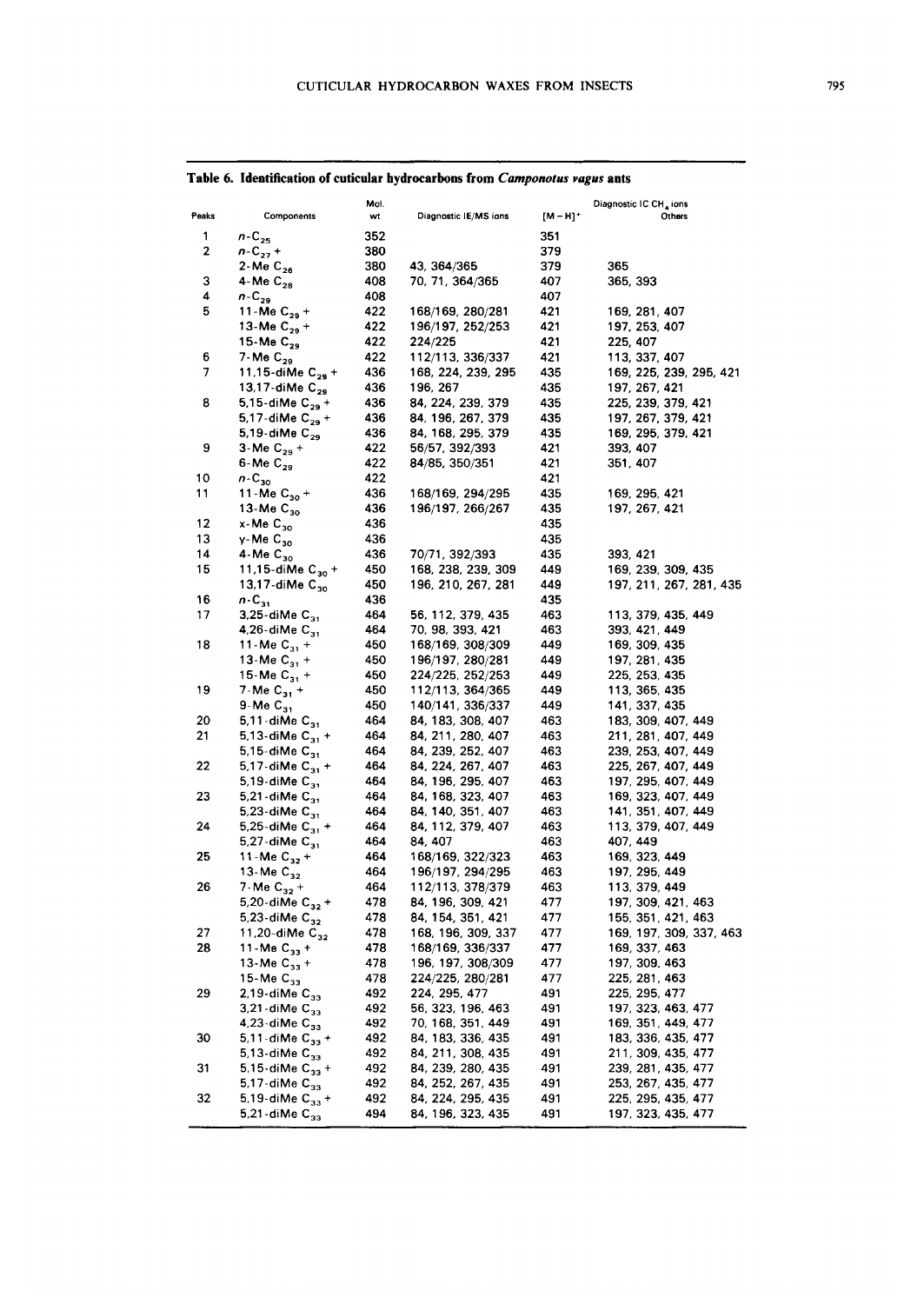| Peak                   | Carbon            |                                         | Mol.       |                                        |                        | Diagnostic CH <sub>4</sub> CI ions       |
|------------------------|-------------------|-----------------------------------------|------------|----------------------------------------|------------------------|------------------------------------------|
| no.                    | no.               | Identification                          | wt         | Diagnostic El ions                     | $[M - H]$ <sup>+</sup> | Others                                   |
| Alkanes                |                   |                                         |            |                                        |                        |                                          |
| $\boldsymbol{2}$       | 25                | $n - C_{25}$                            | 352        |                                        | 351                    |                                          |
| 7                      | 26                | $n - C_{26}$                            | 366        |                                        | 365                    |                                          |
| 13                     | 27                | $n - C_{27}$                            | 380        |                                        | 379                    |                                          |
| 17                     | 28                | $n-C_{28}$                              | 394        |                                        | 393                    |                                          |
| 25                     | 29                | $n-C_{29}$                              | 408        |                                        | 407                    |                                          |
| 31                     | 30                | $n$ -C <sub>30</sub>                    | 422        |                                        | 421                    |                                          |
| 38                     | 32                | $n-C_{32}$                              | 450        |                                        | 449                    |                                          |
|                        | Monomethylalkanes |                                         |            |                                        |                        |                                          |
| 3                      | 26                | 11-Me $C_{25}$                          | 366        | 168, 169, 224, 225                     | 365                    | 169, 225, 351                            |
|                        | 26                | 13-Me $C_{25}$                          | 366        | 196, 197                               | 365                    | 197, 351                                 |
| 4                      | 26                | 5-Me $C_{25}$                           | 366        | 84, 308, 309                           | 365                    | 309, 351                                 |
| 5                      | 26                | $3$ -Me $C_{25}$                        | 366        | 56, 336, 337                           | 365                    | 337, 351                                 |
| 9                      | 27                | 10-Me $C_{26}$                          | 380        | 154, 155, 252, 253                     | 379                    | 155, 253, 365                            |
|                        | 27                | 11-Me $C_{26}$                          | 380        | 168, 169, 238, 239                     | 379                    | 169, 239, 365                            |
|                        | 27                | 13-Me $C_{26}$                          | 380        | 196, 197, 210, 211                     | 379                    | 197, 211, 365                            |
| 10                     | 27                | 4-Me $C_{26}$                           | 380        | 70, 336, 337                           | 379                    | 337, 365                                 |
| 14                     | 28                | 11-Me $C_{27}$                          | 394        | 168, 169, 252, 253                     | 393                    | 169, 253, 379                            |
|                        | 28                | 13-Me $C_{22}$                          | 394        | 196, 197, 224, 225                     | 393                    | 197, 225, 379                            |
| 15                     | 28                | 5-Me $C_{27}$                           | 394        | 84, 336, 337                           | 393                    | 337, 379                                 |
| 16                     | 28                | 3-Me $C_{27}$                           | 394        | 56, 364, 365                           | 393                    | 365, 379                                 |
| 19                     | 29                | $x$ -Me $C_{28}$                        | 408        |                                        | 407                    | 393                                      |
| 26                     | 30                | 11-Me $C_{29}$                          | 422        | 168, 169, 280, 281                     | 421                    | 169, 281, 407                            |
|                        | 30                | 13-Me $C_{29}$                          | 422        | 196, 197, 252, 253                     | 421                    | 197, 253, 407                            |
|                        | 30                | 15-Me $C_{29}$                          | 422        | 224, 225                               | 421                    | 225, 407                                 |
| 27                     | 30                | 5-Me $C_{29}$                           | 422        | 84, 364, 365                           | 421                    | 365, 407                                 |
| 28                     | 30                | 4-Me $C_{29}$                           | 422        | 70, 378, 379                           | 421                    | 379, 407                                 |
| 32                     | 31                | 13-Me $C_{30}$                          | 436        | 196, 197, 266, 267                     | 435                    | 197, 267, 421                            |
|                        | 31                | 15-Me $C_{30}$                          | 436        | 224, 225, 238, 239                     | 435                    | 225, 259, 421                            |
| 36                     | 32                | 13-Me $C_{31}$                          | 450        | 196, 197, 280, 281                     | 449                    | 197, 281, 435                            |
|                        | 32<br>33          | 15-Me $C_{31}$<br>$x$ -Me $C_{32}$      | 450<br>464 | 224, 225, 252, 253                     | 449<br>463             | 225, 253, 435<br>435                     |
| 39                     |                   |                                         |            |                                        |                        |                                          |
|                        | Dimethylalkanes   |                                         |            |                                        |                        |                                          |
| 6<br>8                 | 27                | 5,9-diMe $C_{25}$                       | 380        | 84, 155, 252, 323                      | 379                    | 155, 253, 323, 365                       |
| 12                     | 27<br>28          | 3,18-diMe $C_{25}$<br>4,8-diMe $C_{26}$ | 380        | 56, 126, 281, 351<br>70, 141, 280, 351 | 379<br>393             | 127, 281, 351, 365<br>141, 281, 351, 379 |
|                        | 28                | 4.12-diMe $C_{26}$                      | 394<br>394 | 70, 197, 224, 351                      | 393                    | 197, 225, 351, 379                       |
| 18                     | 29                | 3,11-diMe $C_{27}$                      | 408        | 56, 183, 252, 379                      | 407                    | 183, 255, 379, 393                       |
| 20                     | 30                | 3,8-diMe $\textsf{C}_\textsf{28}$ or    | 422        | 56, 141, 308, 393                      | 421                    | 141, 309, 393, 407                       |
|                        |                   | 3,13-diMe $\rm\,C_{28}$                 | 422        | 56, 211, 238, 393                      | 421                    | 211, 238, 393, 407                       |
| 23                     | 30                | 6,10-diMe $C_{28}$                      | 422        | 98, 169, 280, 351                      | 421                    | 169, 281, 351, 407                       |
|                        | 30                | 6,18-diMe $C_{28}$                      | 422        | 98, 168, 281, 351                      | 421                    | 169, 281, 351, 407                       |
| 24                     | 30                | 4,12-diMe $C_{28}$                      | 422        | 70, 197, 252, 379                      | 421                    | 197, 253, 379, 407                       |
|                        | 30                | 4,14-diMe $C_{28}$                      | 422        | 70, 224, 225, 379                      | 421                    | 225, 379, 407                            |
| 29                     | 31                | 5,13-diMe $C_{29}$                      | 436        | 84, 211, 252, 379                      | 435                    | 211, 253, 379, 421                       |
| 30                     | 31                | 3,11-diMe $\,$ C <sub>29</sub>          | 436        | 56, 183, 280, 407                      | 435                    | 183, 281, 407, 421                       |
| Alkenes                |                   |                                         |            |                                        |                        |                                          |
| 1                      | 25                |                                         | 350        |                                        | 351 <sup>a</sup>       |                                          |
| 11                     | 27                | $C_{25}$ : 1                            | 378        |                                        | 379°                   |                                          |
| 34                     | 32                | $C_{27}$ : 1<br>$C_{32}: 1$             | 448        |                                        | 449ª                   |                                          |
| 37                     | 33                | $C_{33}:1$                              | 462        |                                        | 463 <sup>a</sup>       |                                          |
| 40                     | 34                | $C_{34}:1$                              | 476        |                                        | 477ª                   |                                          |
| $^a$ MH <sup>+</sup> . |                   |                                         |            |                                        |                        |                                          |

# Table 7. Identification of cuticular hydrocarbons from Cataglyphis cursor ants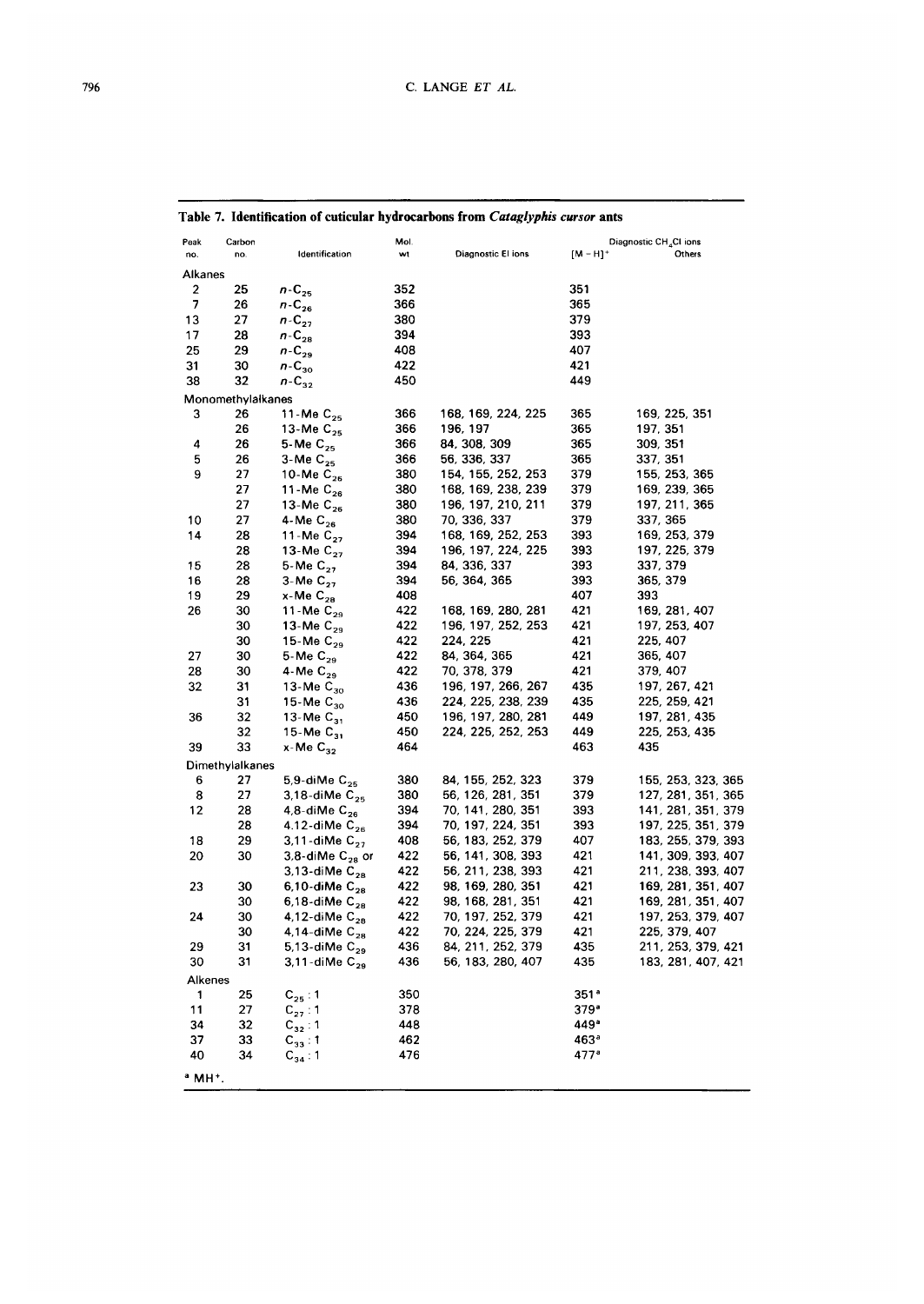#### Table 8. Identification of cuticular hydrocarbons of Calliphora vomitora house-flies Peak Carbon Mol Diagnostic CH<sub>4</sub>/CI ions no ECL no. Identification wt Diagnostic El ions  $[M-H]^+$ Others Alkanes  $n\text{-C}_{20}$ 1 20.0 20 282 267 281  $n\text{-C}_{21}$ 3  $21.0$ 21 296 281 295  $n-C_{22}$  $\overline{7}$ 22.0  $22$ 310 295 309  $n\text{-}\mathbb{C}_{23}$ 324 309 323  $11$ 23.0 23  $n\text{-}\mathsf{C}_{\mathsf{24}}$ 16 24.0 24 338 323 337  $n\text{-}\mathbf{C_{25}}$ 20 25.0 25 352 337 351  $n-C_{26}$ 26 26.0 26 366 351 365  $n\text{-}\mathbf{C}_{\mathbf{27}}$ 30 27.0 27 380 365 379  $n\text{-}\mathbb{C}_{\mathbf{28}}$ 38 28.0 28 394 379 393  $n-C_{29}$ 40 29.0 29 408 393 407  $n\text{-}\mathbf{C_{30}}$ 46 30.0 30 422 407 421  $n$ -C<sub>31</sub> 48  $31.0$ 421 435  $31$ 436 Monomethylalkanes 3-Me $C_{20}$ 296 57, 267, 268 295 267, 281  $\overline{2}$ 20.7  $21$ 11 - Me $C_{21}$ 310 168, 169 309 169, 295  $\overline{\mathbf{4}}$  $21.4$ 22 7-Me $C_{21}$ 113, 225, 295 5 21.5 22 310 224, 225, 112, 113 309  $3-MeC_{21}$ 310 57, 280, 281 309 281, 295 6  $21.7$ 22 8 22.4 23 9-Me + 11-Me  $C_{22}$ 324 140, 141, 210, 211 + 168, 169, 182, 183 323 141, 211 + 169, 183, 309 7-Me $C_{22}$ 113, 239, 309  $\boldsymbol{9}$ 22.5 23 324 112, 113, 238, 239 323 71, 280, 281 281, 309  $10$ 22.6 23 4-Me $C_{22}$ 324 323 9-Me +  $11 -$ Me  $C_{23}$ 141, 221 + 169, 197, 323  $12$ 23.3 24 338 140, 141, 220, 221 + 168, 169, 196, 197 337 7-Me $C_{23}$ 13 23.5 24 338 112, 113, 252, 253 337 113, 253, 323 5-Me  $C_{23}$  $14$ 23.6 24 338 85, 280, 281 337 281, 323 15 23.7 24 3-Me  $C_{23}$ 338 57, 308, 309 337 309.323 11-Me + 12Me +  $C_{24}$ 24.3 25 352 168, 169, 210, 211 + 182, 183, 196, 197 351 169, 211 + 183, 197, 337  $17$ 71, 308, 309 309, 337 18 24.6 25 4-Me $C_{24}$ 352 351 11-Me + 13-Me  $C_{25}$  $21$ 25.3 26 366 168, 169, 224, 225 + 196, 197 365 169, 225 + 197, 351 112, 113, 280, 281 + 140, 141, 252, 253 113, 281 + 141, 253, 351 7-Me + 9-Me  $C_{25}$  $22$ 25.4 366 365 26 5-Me  $C_{25}$ 25.5 366 85, 308, 309 365 309, 351 23 26  $3-Me C_{25}$ 57, 336, 337 337, 351  $24$ 25.7 26 366 365 27 26.3 27 11-Me + 13-Me  $C_{26}$ 380 168, 169, 238, 239 + 196, 197 379 169, 239 + 197, 365  $3-Me C_{26}$ 196, 197, 350, 351 197, 351, 365 28 26.7 380 379 27 13-Me $C_{27}$ 31 27.3 28 394 196, 197, 222, 223 393 197, 223, 379 168, 169, 252, 253 11-Me $C_{27}$ 394 169, 253, 379 32 393 27.4 28 33 27.5 28 9-Me $C_{27}$ 394 140, 141, 280, 281 393 141, 281, 379 3-Me $C_{27}$ 57, 364, 365 34  $277$ 394 393 365, 379 28 168, 169, 266, 267 + 196, 197, 238, 239 169, 267 + 197, 239, 393 37 28.3 11-Me + 13-Me  $C_{28}$ 408 407 29 4-Me  $C_{28}$ 408 85, 364, 365 407 365, 393 38 28.6 29 41 29.3 30 13-Me $C_{29}$ 422 196, 197, 252, 253 421 197, 253, 407 11 - Me $\overline{C}_{29}$ 168, 169, 280, 281 42 29.4 422 421 169, 281, 407 30 140, 141, 308, 309 141, 309, 407 43 29.5 30 9-Me $C_{29}$ 422 421 7-Me $\overline{C}_{29}$ 112, 113, 336, 337 113, 337, 407 44 29.6 30 422 421 3-Me $C_{29}$ 45 57, 392, 393 393, 407 29.7 30 422 421 4-Me $C_{30}$ 393, 421 47 30.6 31 436 71, 392, 393 435 222, 223, 252, 253 + 196, 197, 280 223, 253 + 196, 281 + 49  $31.3$ 32 15-Me  $C_{31}$  + 450 449 13-Me  $C_{31}$  + 11-Me  $C_{31}$ 281 + 168, 169, 308, 309 169, 309, 435 **Dimcalkenes** DiMe-4,15 C<sub>25</sub> 379 169, 239, 337, 365 25 25.8 27 380 71, 168, 239, 337 DiMe-4,15 C<sub>27</sub> 71, 196, 239, 367 407 197, 239, 367, 393 27.8 29 408 35 350  $351<sup>a</sup>$ 24.9 25 Pentacosene 19 29 26.8 27 Heptacosene 380  $381<sup>a</sup>$ 409<sup>a</sup> 39 29 408 28.7 Nonacosene <sup>a</sup> Footnote to Table 8.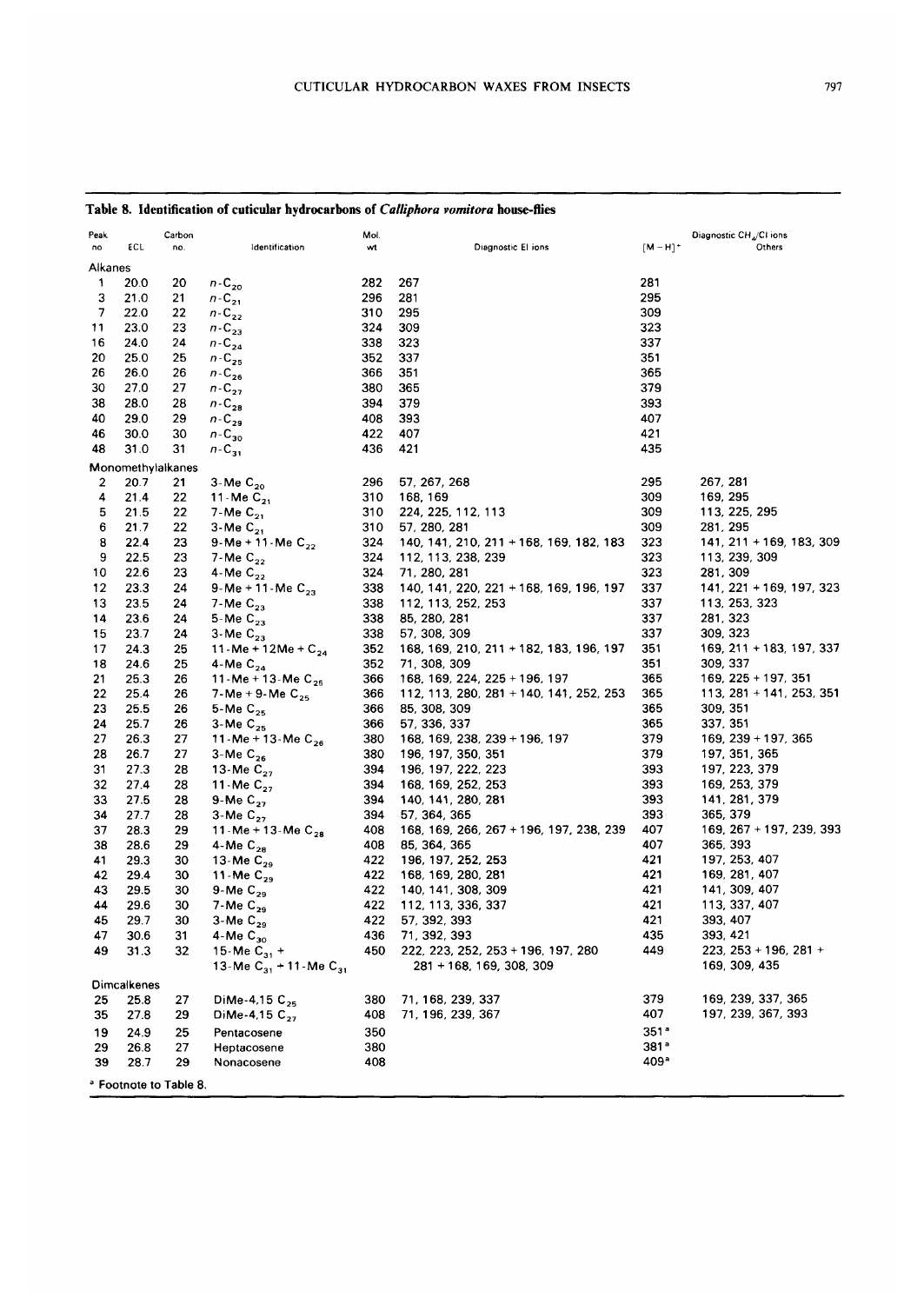**Table 9. Elution of branched alkanes with apolar WCOT**  column CP-Sil-5 (25 m)



Location of rnethyls **on ihe chain** 

than alkanes. But location of double bonds of unsaturated hydrocarbons required the use of TLC separations followed by derivatization methods and GC/MS under CI conditions. The dificulty of these analyses for branched-chain saturated hydrocarbons has required the use of the chromatographic logic (Table 9).

These techniques have been used to study a number of social insects. Termites, ants and house-fly waxes were al1 composed of linear alkanes, mono- and dimethylalkanes (tricosane to tritriacontane). Alkenes<br>(9-tricosene to 9-nonacosene) and dienes (9-tricosene to 9-nonacosene) and

(pentacosadiene to dotriacontadiene) have only been observed in termite waxes and in *Cataylyphis* ant waxes.

From the GC/MS analysis, we have contributed to definition **of** a new chemotaxonomy which is complementary to the biotaxonomy of entomologists. It enables explanation of different behaviours, which can be briefly described :

(i) European *Reticuliterrnes* waxes have been differentiated from those of **USA** species. The Europcan species *Reticulitermes santonensis, R. grassei* and *R. banyulensis*  have been discriminated, amongst themselves. Their analysis might explain aggressions or non-aggressions noted between different colonies of *R. banyulensis.* 

(ii) Examination of the analysis of waxes has been made. Now it will be posible to undertake a biological explanation of the presence of the ponerine *Hypoponera eduardi,* which parasitizes *Reticulitermes* nests.

(iii) Other explanations of the behaviour have been made with regard to the contituents of waxes of two *Formicue* species *(Camponotus iugus* and *Cataglyphis cursor)* and a *Myrmicinue (Monomorium).* 

(iv) These techniques have been performed for the analysis of cuticular waxes of the female *Culiiphora*  vomitora house-flies (Diptera). During the ontogenesis of this house-fly, qualitative and quantitative modifications of epicuticular hydrocarbons have been observed.



**Figure 10.** Gas chromatogram of cuticular hydrocarbons of ants (Cataglyphis *cursor)* (WCOT apolar column CP-Sil-5, 25 m, 150-320°C at  $5^{\circ}$ C min<sup>-1</sup>).



Figure 11. Gas chromatogram of cuticular hydrocarbons of house-flies (Calliphora vomitora) (WCOT apolar column CP-Sil-5, 25 m, 150-320°C at 5°C **min-').**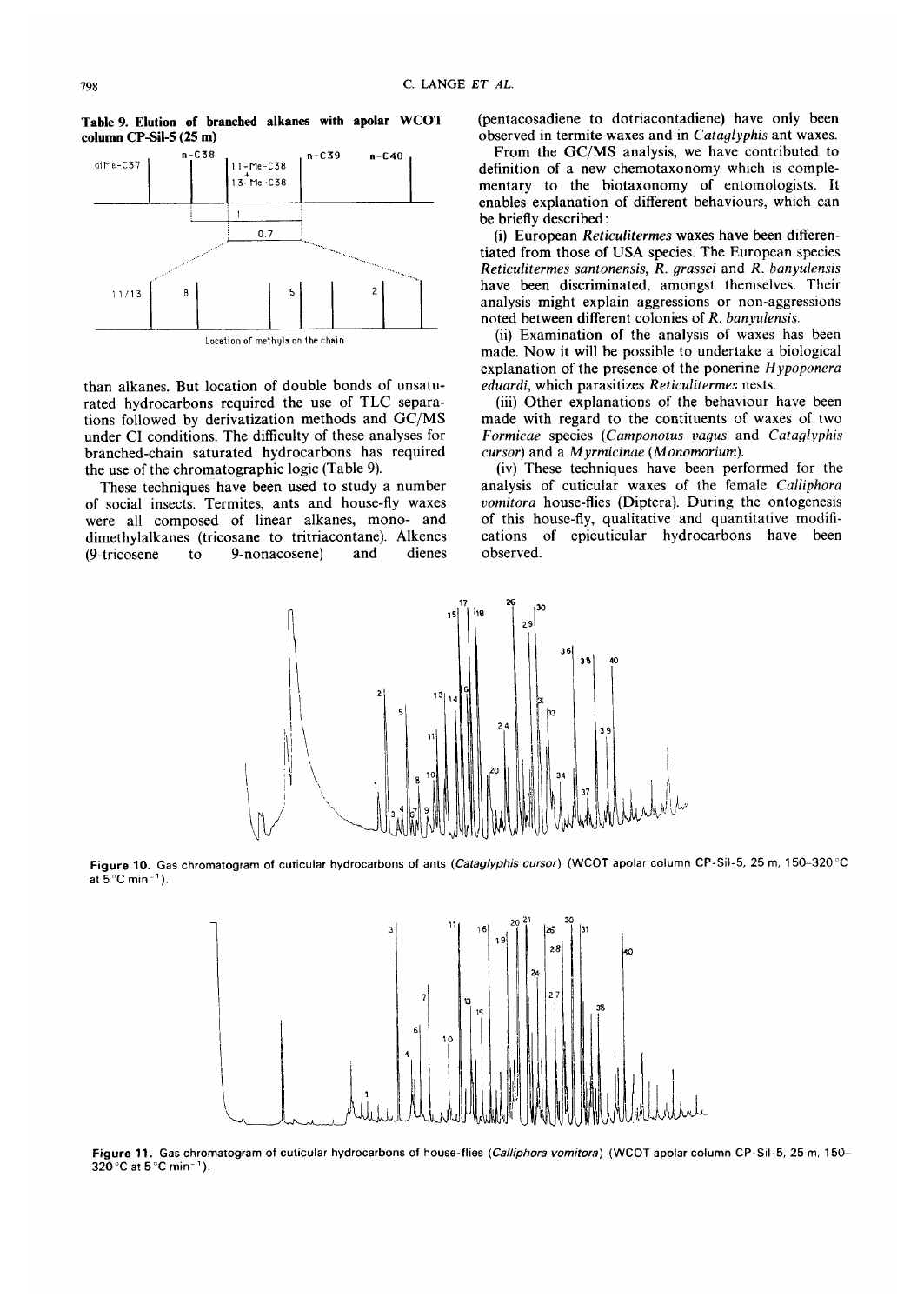#### **REFERENCES**

- 1. D. **R.** Nelson, *Adv. lns. Physiol.* 13, 1 (1 978).
- 2. G. L. Blornquist and L. L. Jackson, *Prog. Lipid. Res.* 17, 31 9 (1979).
- 3. K. H. Lockey, *Comp. Biochem. Physiol.* 865.457 (1980).
- 4. R. Jullien.J. *Chem.* Ecol. 12, 1215 (1985);J. *Chem. Ecol.* 13, 265 (1 986).
- 5. **E.** O. Wilson, *The lnsect Societies,* p. 584. Belknap Press, Harvard University (1971).
- 6. P. E. Howse, in *Pheromone and Defensive Secretions in Social lnsects,* ed. by C. Noirot, P. E. Howse and G. Le Mame, p. 23. (1975).
- 7. K. Jaffe. *Social lnsects in the Tropics.* ed. by P. Jaisson, Vol. 11, p. 165. (1980).
- 8. **R.** W. Howard, C. A. McDaniel, D. **R.** Nelson, G. J. Blornquist, L. T. Gelbaurn and L. H. Zalkow, *J. Chem. Ecol.* 8-9, 1227  $(1982)$ .
- 9. K. Jaffe and M. Marcuse, lns. *Soc.* 30, 466 (1 983).
- 1 **O.** K. Jaffe and C. Sanchez, *Ins. Soc.* 31, 302 (1 984).
- 11. A. Bonavita-Cougourdan, J.-L. Clement and C. Lange, *J. Entomol. Sci.* 22, 1 (1987); Acaderny of Sciences, Paris, (in press) (1 988).
- 12. J.-L. Clernent, A. Bonavita-Cougourdan and C. Lange, 10th lnternational Congress of the IUSSI. München, 18-22 August  $(1986)$
- 13. A. Bonavita-Cougourdan, J.-L. Clernent and C. Lange, 10th lnternational Congress of the IUSC, Müncheon, 18-22 August (1986).
- 14. D. A. Carlson, M. **S.** Mayer, D. L. Silhacek, J. D. James, M. Beroza and **B.** A. Bierl, *Science* 174, 76 (1971).
- 15. M. **S.** Mayer, D. L. Silhacek. D. A. Carlson and J. D. James, *Experientia* 28, 11 11 (1 972) ; W. M. Mogoff, G. H. Gretz. P. E. Sonnet and M. Schwarz, *Environ. Entomol.* 9,605 (1980).
- 16. L. L. Jackson, M. T. Arnold and G. S. Blornquist, *lnsect. Biochem.* 11,87 (1981).
- 17. D. **R.** Nelson, J. W. Dillwith and G. J. Blornquist, *lnsect. Biochem.* 11,186 (1981).
- 18. **R** W. Howard and G. J. Blornquist, *Ann. Rev. Entomol.* 27, 149 (1982).
- 19. C. Antony. Etude des cornmunications chimiques dans le comportement sexuel de Drosophiles melanogastes. These de Doctorat ès-sciences, Paris VI, 18 October (1984).
- 20. J. M. Pechine, F. Perez. C. Antony and J. M. Jallon, *Analyt. Biochem.* 145,177 (1985).
- 21. J M. Pechine, F. Perez, C. Antony and J. M. Jallon. *J. Chem.*  Ecol. 11, 1617 (1985).
- 22. L. L. Jackson and **R.** J. Bartelt, *lnsect Biochem.* 16, 433 (1986).
- 23. J. L. Clement and C. Lange, XVllth lnternational Congress of Enthomology, Hamburg, p. 480, 20-26 August (1984).
- 24. J. L. Clement, C. Lange, M. **S.** Blum, **R.** Howard and H. Lhoyd, Social lnsects Meeting, UlElS and IUSSI, Diepenbeek, 19-21 Septernber (1 984) *;Acr. Coll. lns. Soc.* 2, 123.
- 25. J. L. Clement, C. Lange. M. Lemaire, P. Nagnan and P. Escoubas, *7eme* Colloque de Physiologie de I'insecte, Dijon. 12-1 4 September (1 984).
- 26. C. Lange, **J. L.** Clement, P. Escoubas, M. Lemaire and P. Nagnan, 19th lnternational Ethological Conference, Toulouse, 24 August-2 September (1985).
- 27. J.-L. Clernent, M. Lemaire. P. Nagnan, P. Escoubas and C. Lange, Colloque de Physiologie de I'insecte, Dijon. 12 September (1986).
- 28. **R.** W. Howard, C. A. McDaniel and G. J. Blornquist, *Science*  210, 4311 (1986).
- 29. **R.** K. Van Der Meer and D. P. Wojcik, *Science* 218, 806 (1 982).
- 30. M. Lernaire, C. Lange, J. Lefevre and J. L. Clement, Union Internationale pour l'étude des insectes sociaux, Vaison la Romaine, 12-14 September (1985).
- 31. M Lemaire, J.-L. Clement and C. Lange, 10th lnternational Congress of the IUSSI. München, 18-22 August (1986).
- 32. J.-L. Clernent, *Compr. Rend.* 286, 931 (1978).
- 33. J.- L. Clement, *Compt. Rend.* 292, 931 (1 981 ).
- 34. J -L. Clernent, *Compt. Rend.* 294, 635 (1982).
- 35. L Passera. *L'organisation sociale des fourmis,* (a) p. 256,

(b) p. 251. Private edn., Toulouse (1984). M. **S.** Blurn, **R.** M. Crewe and J. M. Pasteels, *Ann. Ent. Soc. Am.* 64,975 (1971).

- 36. J.-L. Clement. M. Lemaire and C. Lange, *C. R. Acad. Sci. Paris, Ser. 111* 303, 669 (1986); M. Lernaire, M. Bazire, C. Lange, J.-L. Clement, P. Cassier, P. Escoubas and J.-J. **8ass**elier, *Exp.* Biol. (in press) (1 988).
- 37. M. Trabalon, M. Campan, J.-L. Clement and C. Lange, IVth International Symposium on Invertebrate Reproduction, Lille, 1-6 Septernber (1986). M. Trabalon, C. Lange, J.-L. Clernent and M. Carnpan. C.R. *Acad. Sci. Paris, Ser.* 111 306. 569 (1988). M. Trabalon, M. Carnpan, J.-L. Clernent, B. Thon, C. Lange and J. Lefevre, *Behav. Proc.* 17, 107 (1988).
- 38. A. Lenoir, J.-L. Clement, M. Nowbahari and C. Lange, *Actes Coll. lnsectes Sociaux* 4. 71 (1 988).
- 39. **R.** W. Howard, C. A. McDaniel and G. J. Blornquist, *J. Chem. Ecol.* 4, 233 (1978).
- 40. G. J. Blornquist. **R.** W. Howard. C. A. McDaniel, **S.** Remaley, L. A. Dwyer and D. R. Nelson, *J. Chem.* Ecol. *6,* 257 (1 980).
- 41. **R. D.** Plattner. G. F. Spencer and **R.** Kleiman, *Lipids* 11, 222  $(1976)$
- 42. H. C. Brown and J. Geoghegan Jr, *J. Am. Chem. Soc.* 89, 1522 (1 967).
- 43. P. Abley, **F.** J. McQuillin, D. E. Minnikin, K. Kusarnran, K. Maskens and N. Polgar. *J. Chem. Soc.. Chem. Commun.* 348 (1980).
- 44. D. **F.** Hunt, C. N. McEwen and **T.** M. Harvey, *Analyt. Chem.*  47, 1730 (1975). **D.** F. Hunt and T. M. Harvey, *Analyt. Chem.*  47, 1965 (1 975). D. F. Hunt and T. M. Harvey. *Analyt. Chem.*  47,2136 (1975).
- 45. C. Lange, *Org. Mass Specrrom.* 21, 521 (1 986).
- 46. C. Lange, *Org. Mass Spectrom.* 22, 55 (1987).
- 47. **S.** Suzuki. Y. Hori, R. C. Das and O. Koga, *Bull. Chem. Soc. Jpn.* 53, 1451 (1980).
- 48. H. **E.** Audier, A. Milliet, C. Perret and P. Varenne, *Org. Mass Spectrom.* 14,129 (1979).
- 49. M. Kumakura, K. Arakawa and T. Sugiura, *Bull. Chem. Soc. Jpn.* 51, 54 (1978).
- 50. **P.** C. Burgers, J. K. Terlouw and J. L. Holrnes, *Org.* Mass *Spectrom.* 17,369 (1 982).
- 51. **R.** Weber and K. Levsen, *Org. Mass Spectrom.* 15. 138 (1980).
- 52. B. Van De Graaf, P. P. Dymerski and F. W. McLafferty, *J. Chem. Soc., Chem. Commun., 978 (1975).*
- 53. D. H. Aue and M. T. Bowers, in *Gas Phase lon Chemistry,* ed. by M. T. Bowers, Vol. 2, p. 26. Acadernic Press, New York (1979).
- 54. D. H. Aue, *J. Am. Chem. Soc.* 102, 5151 (1980).
- 55. A. G. Harrison, *Chemical lonization Mas Spectroscopy.* p. 34. CRC Press, Boca Raton, Florida (1983).
- 56. M. **C. B.** Munson and **F.** H. Field, *J. Am. Chem. Soc.* 88, 2621 (1966).
- 57. **F.** H. Field, M. **S.** *8.* Munson and D. A. Becker, *Advances in Chemistry,* Ser. 58, p. 167. American Chernical Society. Washington. DC (1966).
- 58. F.' H. Field and M. **S.** B. Munson, *J. Am. Chem. Soc. 88.* 2621 (1966).
- 59. E. Gelp and J. Oro, *Analyt. Chem.* 39, 388 (1 967).
- 60. F. H. Field, *J. Am. Chem. Soc.* **90,** 5649 (1 968).
- 61. **R.** W. Howard, C. A. McDaniel, D. **R.** Nelson and G. L. Blomquist, *J. Chem.* Ecol. 6,609 (1980).
- 62. D. **F.** Hunt and T. M. Harvey, *Analyt. Chem.* 47,1965 (1 975).
- 63. f. **H.** Field, *J. Am. Chem. Soc. 90,* 5649 (1 968).
- 64. D. **V.** Scamrnells and **B.** Hickrnott, *Org. Mass Spectroscopy*  11,901 (1976).
- 65. J. E. Baker, D. **R.** Sukkestad, **S.** M. Woo and D. **R.** Nelson. *lnsect Biochem.* 8, 1 59 (1 978).
- 66. D. F. Hunt and C. N. McEwen, *Org. Mass Spectroscopy* 7, 441 (1973).
- 67. F. H. Field, *J. Am. Chem. Soc.* **90,** 5649 (1 968).
- 68. H. Budzikiewicz and E. Busker, *ietrahedron* 36, 255 (1980).
- 69. M. S. B. Munson, *lnr. J. Mas Spectrom. lon Phys.* 9, 141  $(1972)$ .
- 70. M. **S. B.** *Munson,Ana/yt. Chem.* 46, 729 (1974).
- 71. D. F. *Hunt,Ana/. Chem.* 47,2136 (1975).